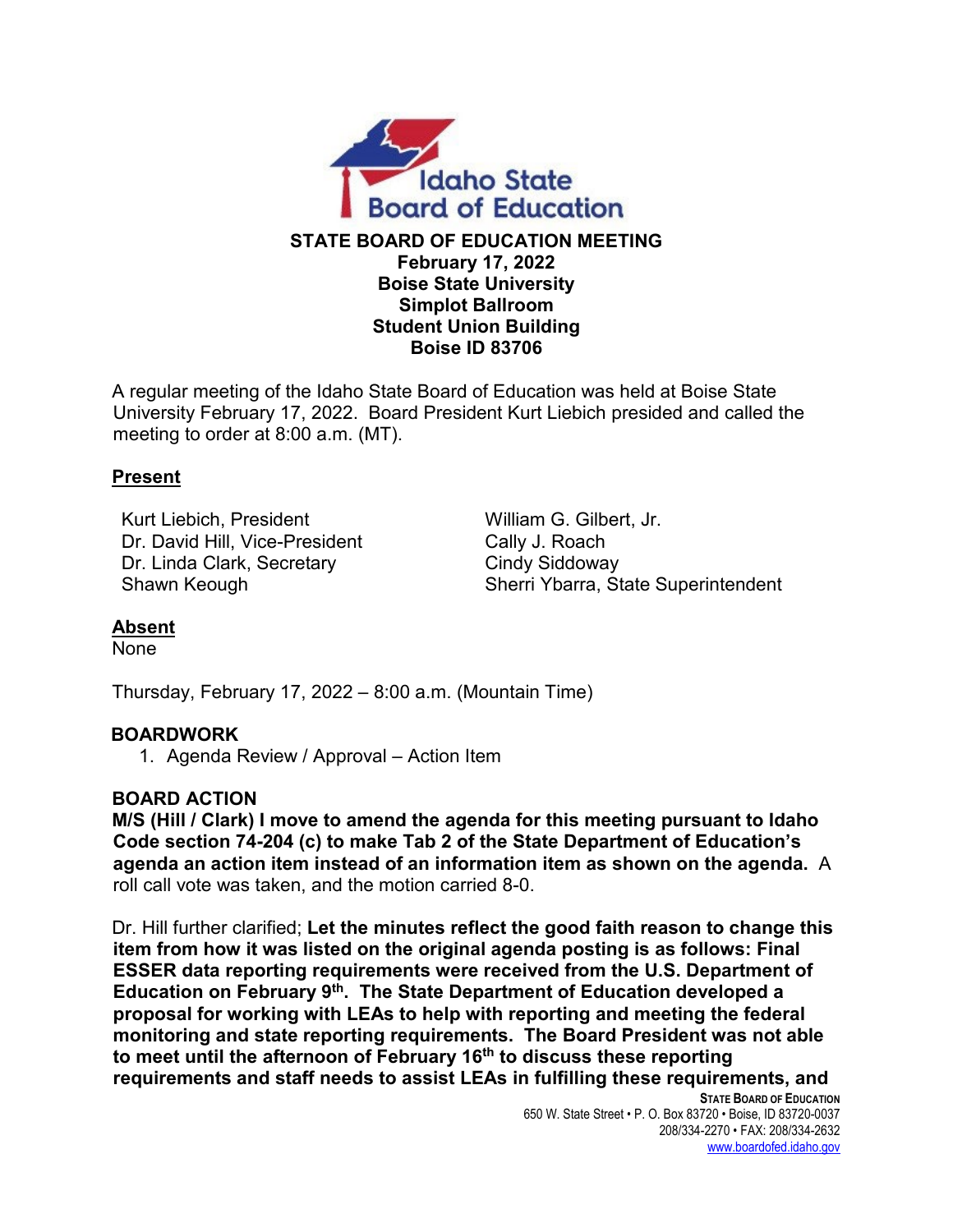**the time sensitive nature of Board action. Since time is of the essence, it was determined it was in the best interest of the state for the Board to take action at this meeting.**

2. Minutes Review / Approval – Action Item

### **BOARD ACTION**

**M/S (Hill / Roach) I move to approve the minutes for the December 15, 2021, Regular Board Meeting, the January 6, 2022, Special Board Meeting and the January 13, 2022, Special Board Meeting.** A roll call vote was taken, and the motion carried 8-0.

3. Rolling Calendar – Action Item

## **BOARD ACTION**

**M/S (Hill / Gilbert) I move to set February 15-16, 2023, as the date and Boise State University as the location for the February 2023 regularly scheduled Board Meeting.** A roll call vote was taken, and the motion carried 8-0.

## **CONSENT**

**BAHR** 

- 1. Boise State University Online Program Fee for Certificate in Interventional Radiology and Interventional Cardiology – Action Item
- 2. Boise State University Online Program Fee for Certificate in Resort Operations and Hospitality Management – Action Item
- 3. Boise State University Multi-Year Lease to T-Mobile for Mobile Communications Antenna – Action Item
- 4. Idaho State University Online Program Fee for Master of Science in Clinical Psychopharmacology – Action Item
- 5. University of Idaho In-Time Tech Service Contract Action Item

# **PPGA**

- 6. Indian Education Committee Appointment Action Item
- 7. STEM Action Center STEM School Designation Action Item
- 8. Boise State University Facility Naming Action Item

**SDE** 

9. Emergency Provisional Certificates – Action Item

# **BOARD ACTION**

**M/S (Hill / Roach) I move to approve the consent agenda.** A roll call vote was taken, and the motion carried 8-0.

# **OPEN FORUM**

**Jeremy Graves** spoke on BSU's Community Impact Program which incorporates a deep connection between community, faculty, and students through a combination of off-campus experiences and accessible online education.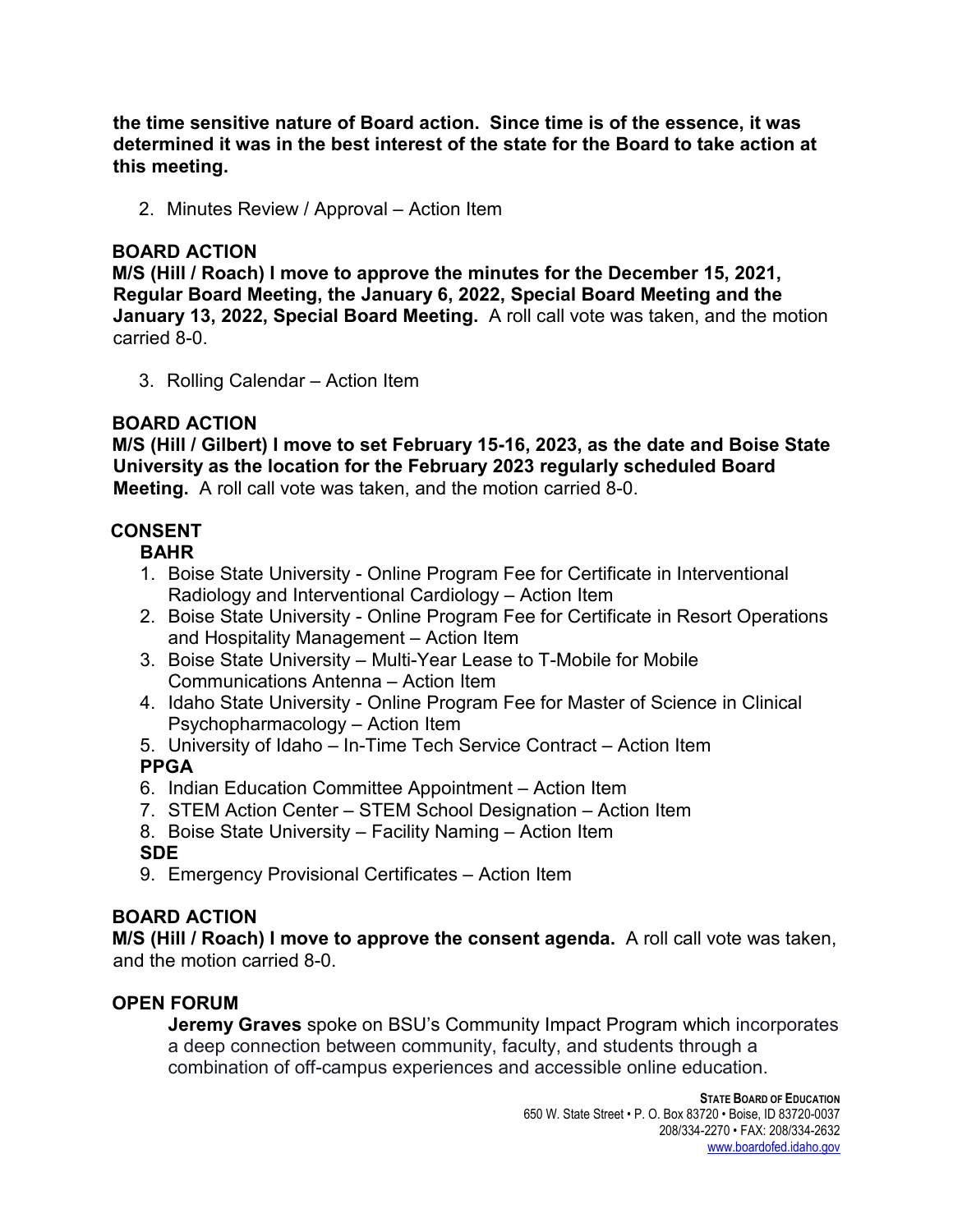**Tim Dunnagan** spoke about BSU's Value-Based Health Care, a 17-week online certificate program for those in healthcare who are interested in making the transition from volume to value-based payment arrangements.

**Ed Vasko** spoke about BSU's Cybersecurity Program offered in certification courses, full undergraduate and graduate degree programs.

**Eluterio Escamilla** talked about BSU's Veteran Services Center which helps members of the military transition to university life.

**Leslie Durham** spoke on BSU's Stein Luminary, an all-digital museum space open for small group reservations and BSU classes.

**Kelly Myers** spoke on BSU's Bronco Gap Year which supports students in defining, planning, and pursuing individual goals and projects; because, every project is unique.

**Nicolas Miller** spoke about BSU's Venture College which offers programs which build skills and instill an entrepreneurial mindset to pursue new ideas and launch ventures.

**HP Marshall** spoke about BSU's Snow Research opportunity. With 70 percent of Boise and Idaho's water supply coming from snow fall the world depends on snowpack and snow melt for everything from hydropower to agriculture production.

#### **WORK SESSION**

#### **Planning, Policy and Government Affairs**

1. Financial Literacy

Dr. Clark said from time to time, the Board receives requests to consider adding a high school graduation requirement specific to a minimum number of credits required in Financial Literacy. For today's work session representatives from CapEd Credit Union, Idaho Central Credit Union and Junior Achievement will address the Board concerning how they are reaching out to students to help them with their financial literacy.

Tracie Bent, Chief Policy, Planning and Governmental Affairs Officer, Idaho State Board of Education said most Idaho schools have a financial literacy requirement for graduating seniors. Financial literacy has been part of the Idaho content standards since 1997. Students are required to earn a minimum of five credits in social studies; one of those credits must be in economics to graduate from high school. Financial literacy is identified as part of the social studies – economics standards and often incorporated into applied mathematics courses as well by school districts and charter schools.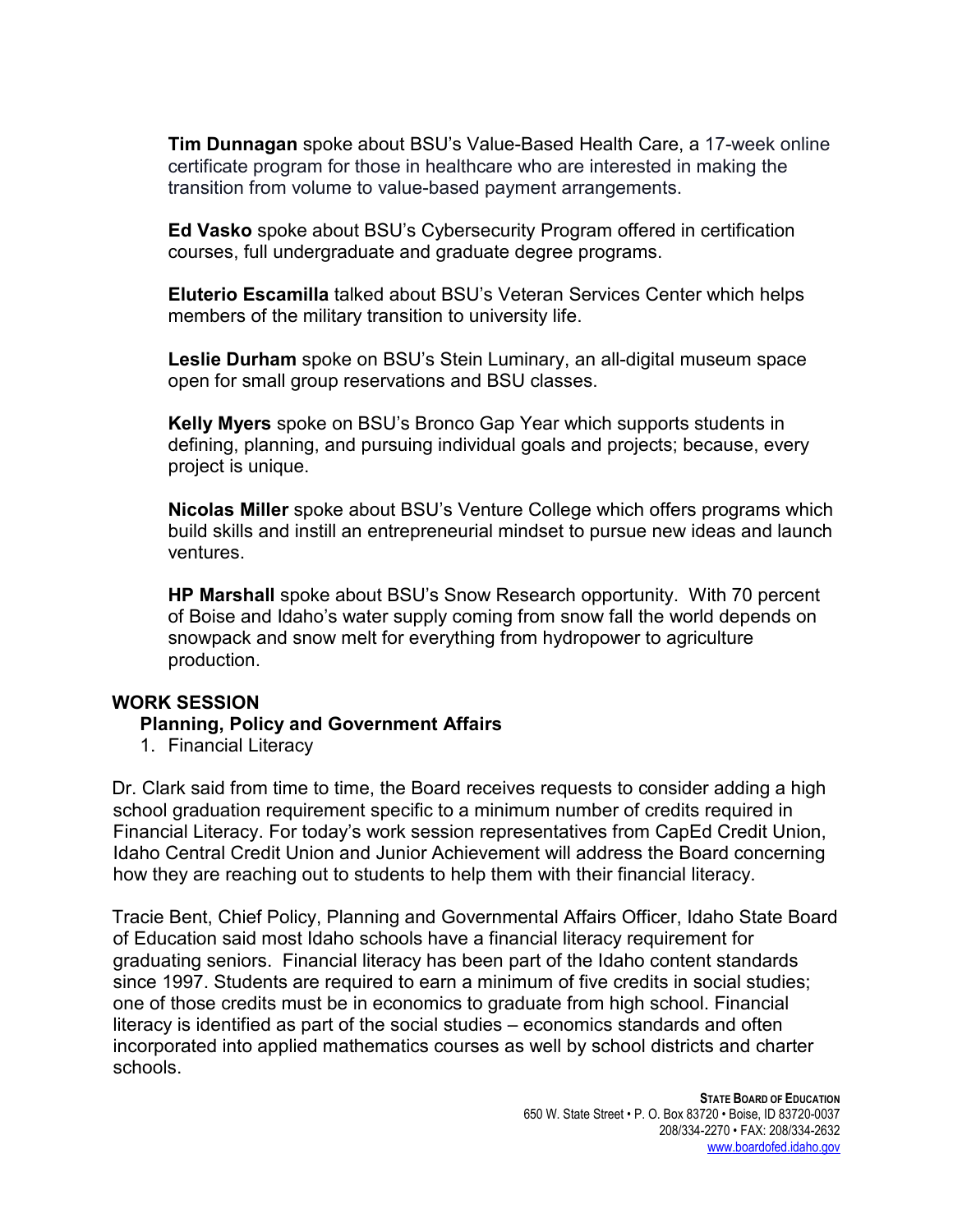Board President Liebich asked if an assessment was in place to ascertain how many students graduate with some degree of financial literacy. Ms. Bent said there was no assessment in place to show the number of students who have financial literacy, what we can show is how many students are taking courses identified as standalone financial literacy courses. While school districts and charter schools are required to assess students against all of the Idaho content standards we only assess mathematics, English language arts and science at the state level.

Todd Christensen, Chief Marketing Officer for CapEd Credit Union began by mentioning the Rise group (risetvep.org) which has conducted annual surveys with graduating seniors and 78 percent of seniors reported they wished they had been given more training in financial literacy prior to graduation. Mr. Christensen highlighted two programs that CapEd offers. One is called 'It's a Money Thing' which is a series of 40 animated video's which walk students through building a budget, learning loan basics, breakdown of a credit score and its importance, and how to read a credit report.

Lisa Hamilton, Business Development Specialist, CapEd Credit Union, highlighted the 'Mad City Money' program geared toward middle and high school students. Students receive a workbook and are given jobs, income, a family, and credit card debt. They are then paced through simulations in paying their bills and creating a budget. The 1.5 to-2.5-hour simulation is free for students and all materials, volunteers and facilitators are provided by CapEd Credit Union.

Dr. Clark asked how many students have been involved in these programs. Mr. Christensen said for the Mad City Money program typically 10 classes are held a year so around 150 students. On the It's a Money Thing program 200 educators have used this program inside their classroom.

Mrs. Roach asked which areas of Idaho are being served by these programs. Mr. Christensen said the Mad City Money program is mostly here in the Treasure Valley (regions 3 and 4). It's a Money Thing is available to educators across the state. Mrs. Roach asked how these programs were being marketed to the schools. Mr. Christensen said Ms. Hamilton leads a team of brand engagement specialists who go into the education community sharing these programs with them.

Michael Watson, Chief Marketing Officer, Idaho Central Credit Union, spoke about ICCU's partnership with digital financial literacy platform Stukent which is a full-blown semester long simulation for students where they are taught budgeting, paying bills, buying insurance, and more. Currently 183 schools are signed up, 78 percent of Idaho students have access, 112 teachers are currently using the program and in the first two weeks of Spring 2022 over 500 students have accessed the program. This program is also available free of charge to any high school in Idaho thanks to the grant from ICCU.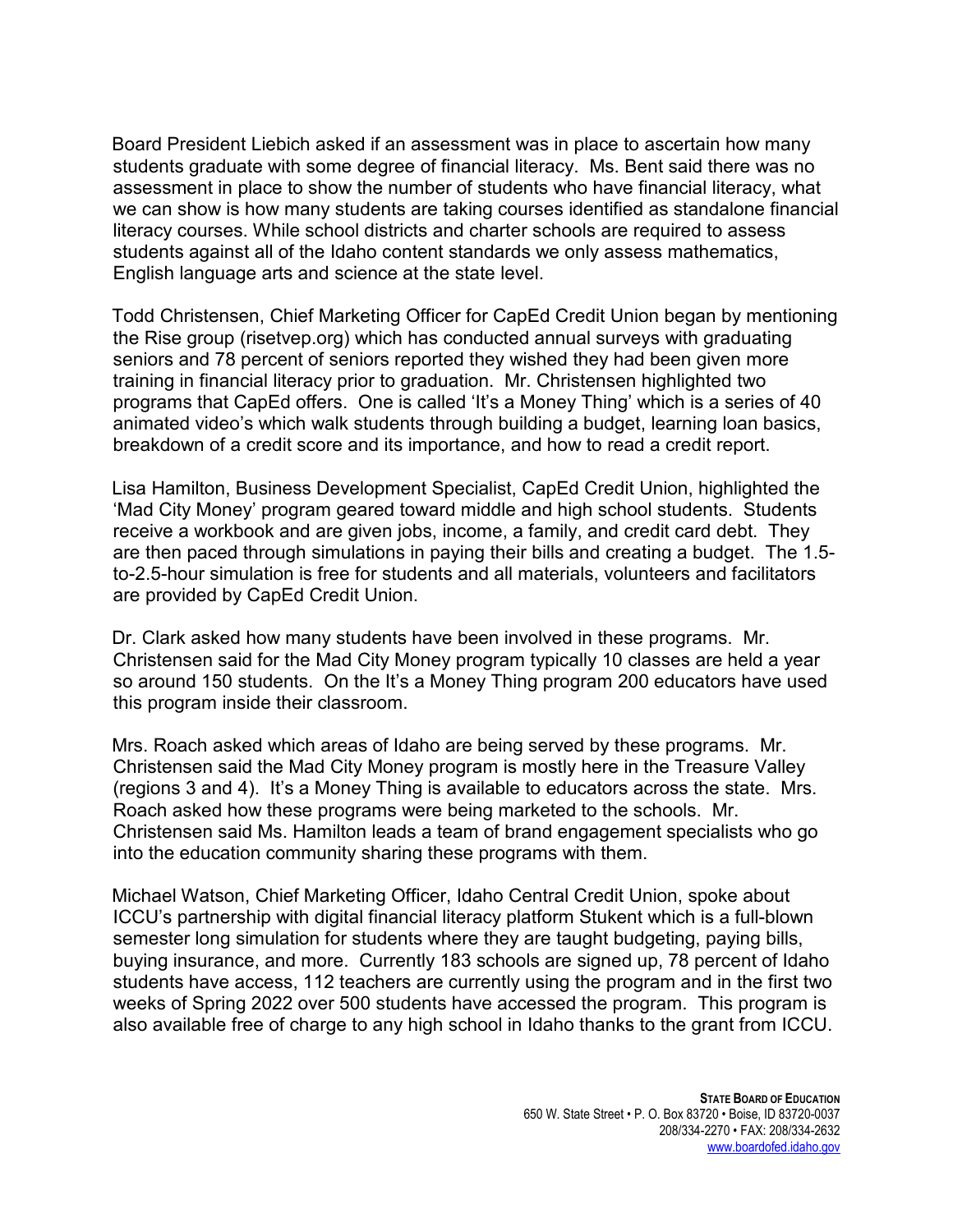Board President Liebich asked if there was any data on which types of teachers were accessing the program for their students. Mr. Watson said most are economics and math instructors. Board President Liebich asked how we can replicate the great ideas happening across the state, such as Stukent, to benefit students in rural areas of Idaho as well as in major cities. Mr. Watson said it's word of mouth from teachers who are helping to spread the word about how great a program this is for the students.

Dr. Clark asked if the students accessing this program are scattered across the state or are they localized. Mr. Watson said they are seeing people from across the state accessing this program. Mrs. Roach said while ICCU continues to track the data for students who finish this program, it will be interesting to see the impact it has on them down the road. Mr. Watson said ICCU is still planning to track the progress of the students after completion. He also said ICCU will fund this program for 5 years, and they are two years into it, but after that the hope is that the schools who love using it will continue to fund it. He also reported that ninety-four percent of the students who have gone through the MIMIC program can pass a financial literacy test.

Ashley Jackson, Education/Program Manager, Junior Achievement, started by saying that last year Junior Achievement was able to serve almost 10,000 students in Idaho. They reach out to students in K-12. They are also the world's largest business / education partnership, and they are the number one financial literacy program in school districts across the country. Fifty-one percent of Junior Achievement alumni report going into the same field as one of the program volunteers. Junior Achievement in Idaho services students in regions 3-6.

Mrs. Roach said Future Farmers of America (FFA) and 4-H also offer entrepreneurial programs for all ages. For instance, in FFA there is a supervised agricultural experience and to achieve a state degree award you must start your own business. Mrs. Roach asked if one of the higher education institutions could address how they are helping students with their student debt. No answer was readily available, but several schools promised to get information to the Board.

Superintendent Ybarra mentioned a program called PERK to help students be financially literate and she would like to have a discussion at a future point about where and how to highlight the programs and curriculum available for students which are already in place. Many parents do not know where to look for this information so a more streamlined process, or a better communication tool, for where to find a financial literacy program would be helpful for both parents and students.

Ms. Bent said the Board has several ways to impact what is taught in schools. The most common way is through administrative rule where the Board sets:

- Content standards
- Minimum areas of required instruction by grade level
- High school graduation requirements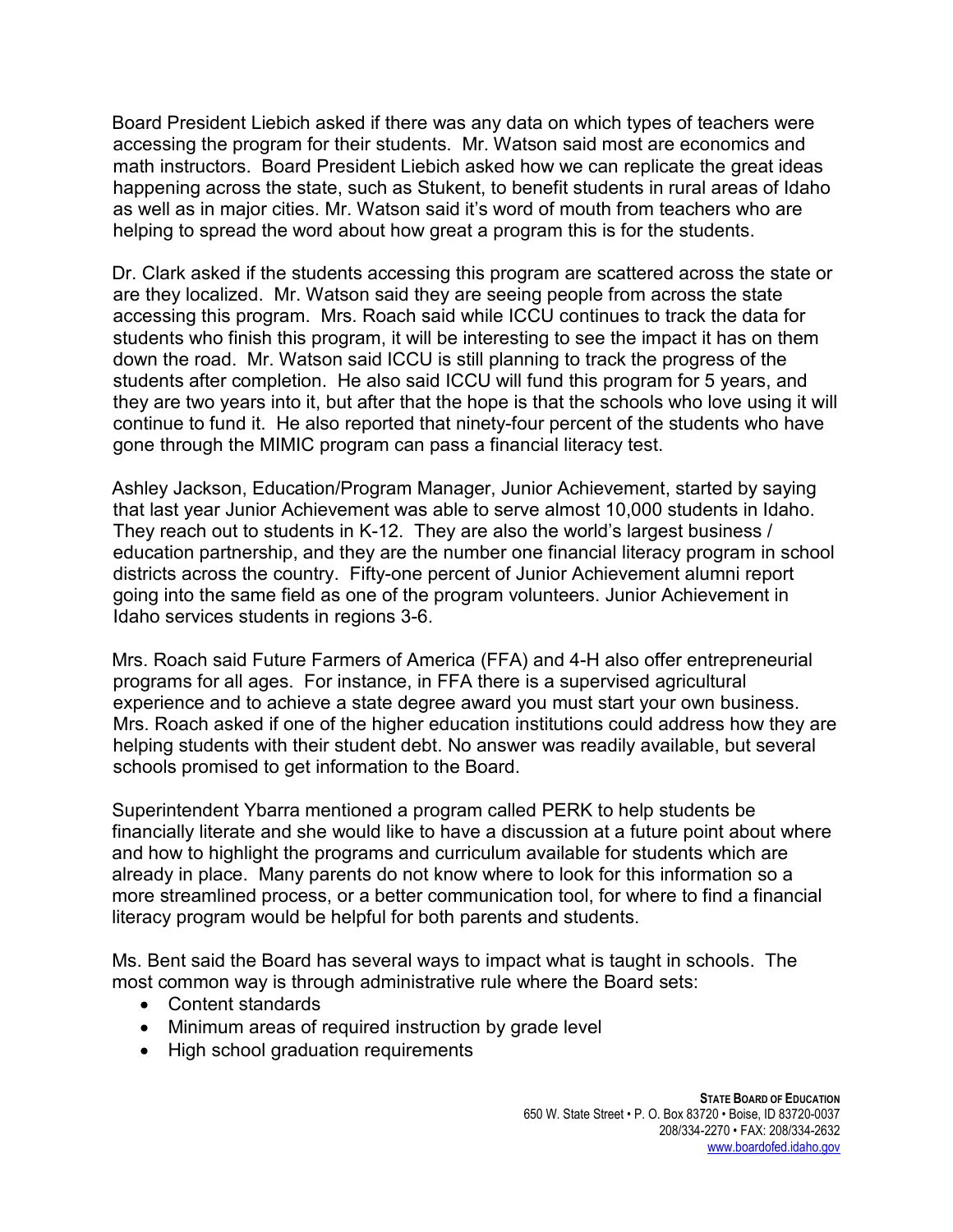Ms. Bent mentioned each of these things to help the Board recognize the tools they have at their disposal.

There were no further comments or questions from the Board.

At this time the Board recessed for 10 minutes, returning at 9:30 a.m. (MT)

# **PLANNING, POLICY AND GOVERNMENTAL AFFAIRS**

1. Boise State University Annual Report – Information Item

Dr. Marlene Tromp, President, Boise State University, gave the annual BSU update to the Board.

Highlights of her presentation were the following.

- Nearly 5,000 students received 6,162 degrees and certificates in 2020-2021.
- BSU serves more than 33,000 students annually.
- $\div$  BSU has seen a fifty-five percent increase in baccalaureate graduates since 2010.
- BSU confers more than half of all bachelor's degrees from public institutions in Idaho.
- $\div$  BSU's laser lab is literally one of kind in the world and the research being done could potentially change quantum computing.
- BSU will soon have a school of the environment.
- $\div$  Five goals for BSU moving forward post-pandemic are.
	- o Improve Educational Access and Student Success
	- o Innovation for Institutional Impact
	- o Advance Research and Create Activity
	- o Foster Thriving Community
	- o Trailblaze Programs and Partnerships
- BSU is actively reaching out to new student populations via their Community Impact Program. Records show twenty-six percent of people in Idaho have some college but no degree.
- BSU has opened Retention and Academic success programs to help firstgeneration students; facilitate student transition and family connections, created the student success and mentorship coordinator, grants for veterans and students with disabilities.
- ❖ Veteran Student Success
	- o BSU serves 1200 veteran students
	- $\circ$  BS has a one-stop support center for veterans, one of only 16 in the nation and the only one in Idaho
	- o Offers military tuition assistance
	- $\circ$  Has an Air Force general education mobile initiative in the works

Board President Liebich said it was encouraging to see how much BSU is aligning resources and leadership to obtain their goals and objectives which also align with the Board's strategic plan. Dr. Clark said she also appreciates how all the universities are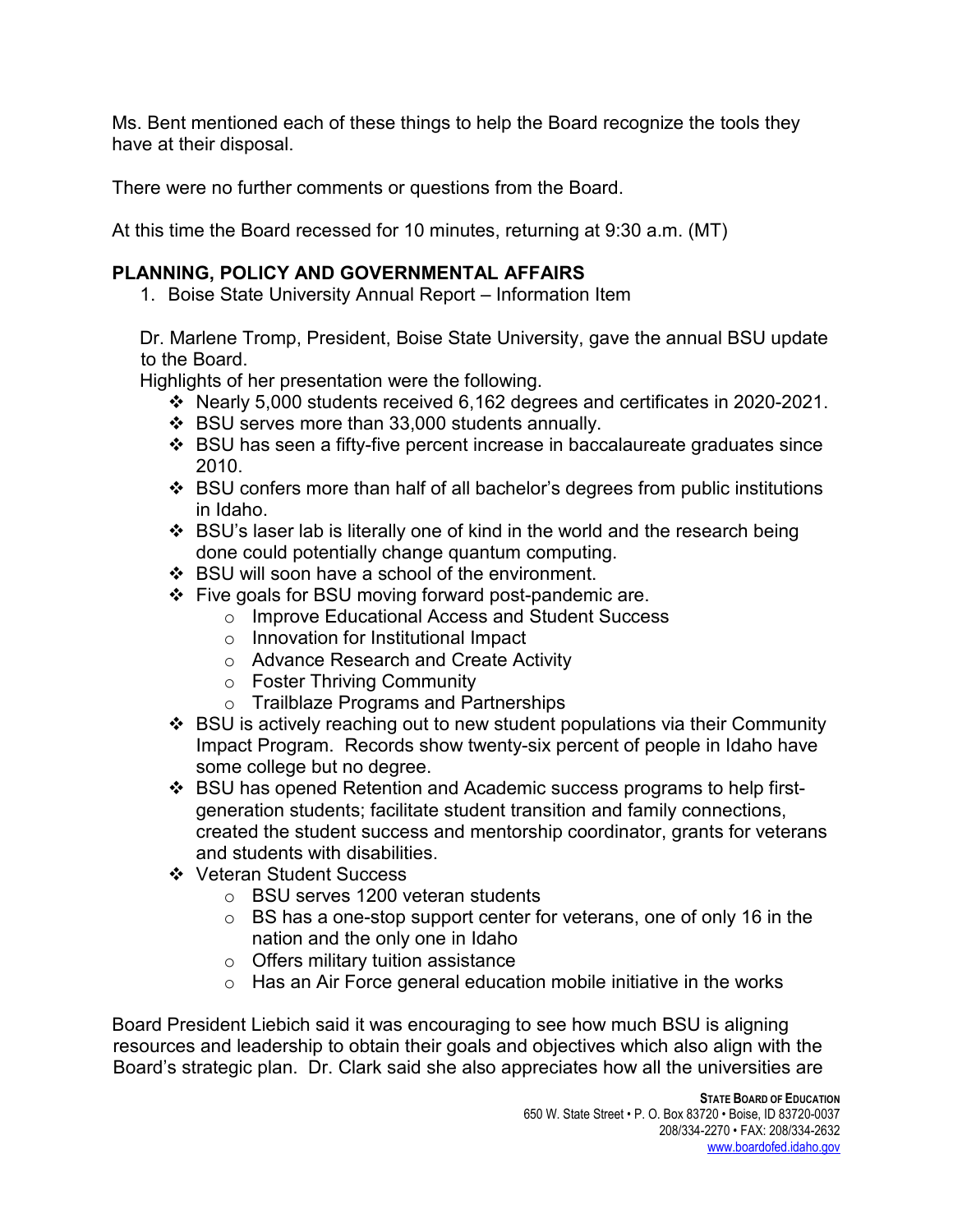aligning with the CCA initiatives. Data from the universities supports the Board's thoughts that these initiatives could be game changers.

There were no further comments or questions from the Board.

2. Idaho Division of Career Technical Education – Annual Report – Information Item

Dr. Clay Long, Administrator, Idaho Division of Career Technical Education (CTE) gave his annual report to the Board.

Highlights from his presentation are.

- The Division of Career Technical Education provides leadership, administrative and technical assistance, and oversight for career technical education programs in Idaho's public secondary schools and technical colleges. The Division is responsible for approximately \$46.7M in funding for postsecondary programs, \$17.5M for secondary and general programs and an additional \$6.8M toward related programs such as adult education, workforce training centers, and apprenticeship programs in addition to career technical educator training and development.
- CTE's mission prepares Idaho youth and adults for high-skill, in-demand careers achievable through five program areas: CTE leadership and administration, secondary and general programs, post-secondary programs, educator services and related programs.
- \* There are 149 school districts offering CTE programs throughout Idaho, 17 career technical schools and just under 19,000 students being served.
- $\cdot$  Over the past 5 years there has been a twenty-five percent growth in secondary programs and just over 66,000 students enrolled in CTE programs throughout the state in just the last school year.
- Ninety-four percent of CTE concentrators graduate from high school verses eighty-two percent of all high school graduates in the state.
- Forty-nine percent of CTE concentrators go on to college verses thirty-eight percent of general student graduates.
- $\div$  CTE programs are offered through four technical colleges at community colleges and two technical colleges at four-year colleges.
- Last year 1744 degrees / certificates were awarded which is a nine percent increase over the previous year.
- Ninety-one percent of technical college completers found jobs, continued their education, or went into the military.
- Ninety percent obtained employment related to their CTE training.
- $\div$  For the 5,300 students enrolled, 3,000 of which are full-time students, they earned 91,929 credits while enrolled in 297 CTE programs.
- $\cdot \cdot$  There was a fourteen percent growth in students served via the workforce training center; through fire service training; and 2900 students in the adult education programs.

Dr. Long said looking forward CTE has five overarching goals: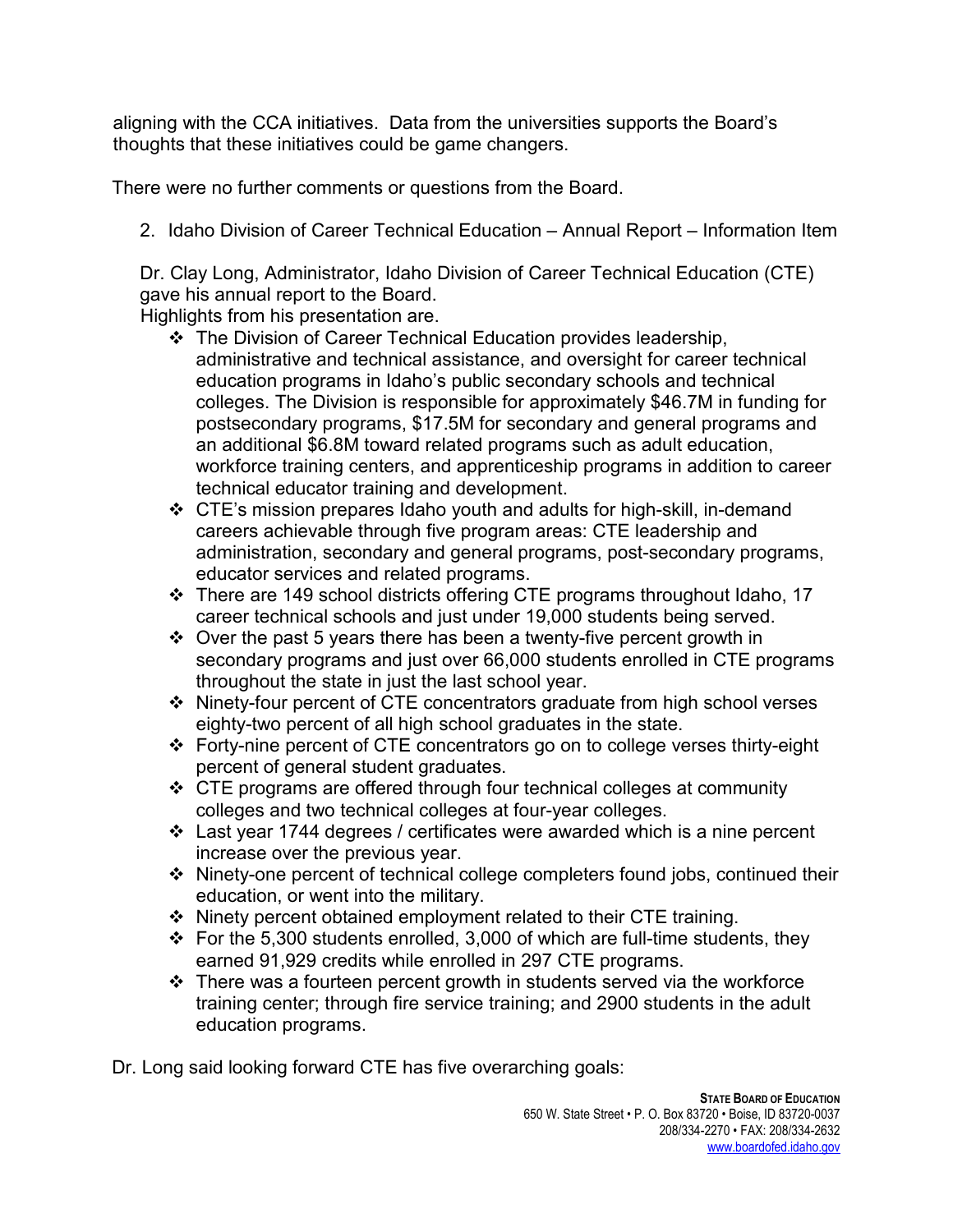- 1. Enhancing professional development and program recognition opportunities.
- 2. Streamlining the CTE educator certification process.
- 3. Facilitating regional relationships, program support, and employer engagement.
- 4. Establishing a program prioritization model and standards that support state and regional employer needs.
- 5. Ensuring their services support their customers' needs.

Dr. Long mentioned one of the challenges CTE faces is that while these second-tier programs are approved they are not fully funded. Governor Little has made a recommendation to invest \$10 million dollars into career technical education, and that investment will help in overcoming some of these challenges.

Dr. Hill asked what was the reasoning that some of the school districts did not take advantage of the program of study path. Dr. Long said the districts thought the amount of work involved to be eligible was too much. The second concern many of them expressed was in making the move to programs of study from a cluster program, with the accountability and assessment metrics that they would need to meet.

Dr. Hill asked Dr. Long to explain the difference between a program of study and a cluster program. Dr. Long said, a program of study is a sequential program which starts as a three- or four-year program where everything builds from year-to-year culminating in a capstone course and then a technical skills assessment. A cluster program is an option for districts where they have a grouping of closely related programs that share common compliance requirements.

Dr. Hill asked for more information on the regional feedback mechanisms. Dr. Long said the advisory committee they have created is made up of superintendents with and without CTE programs, in both rural and urban areas and industry and employers.

Mrs. Keough asked two questions. How is the employer outreach conducted, and in what fields are the microcertifications from the over 18,000 SkillStack students? Dr. Long said anyone who employs someone is a stakeholder. CTE reaches out to all of them to get feedback. Every program in the state has an advisory committee and those committees then take that data and make suggestions on what needs to change in CTE offerings. As for the information concerning SkillStack he will have someone in his office run the numbers to give a more specific look at which fields students are earning microcertifications in and communicate that information to the Board.

Mr. Gilbert asked what the program prioritization looks like for CTE. Dr. Long said just this year CTE looked at the labor data and determined what the anticipated growth was, what was the current demand for certain jobs and where did the data land on the most in-demand jobs in the state.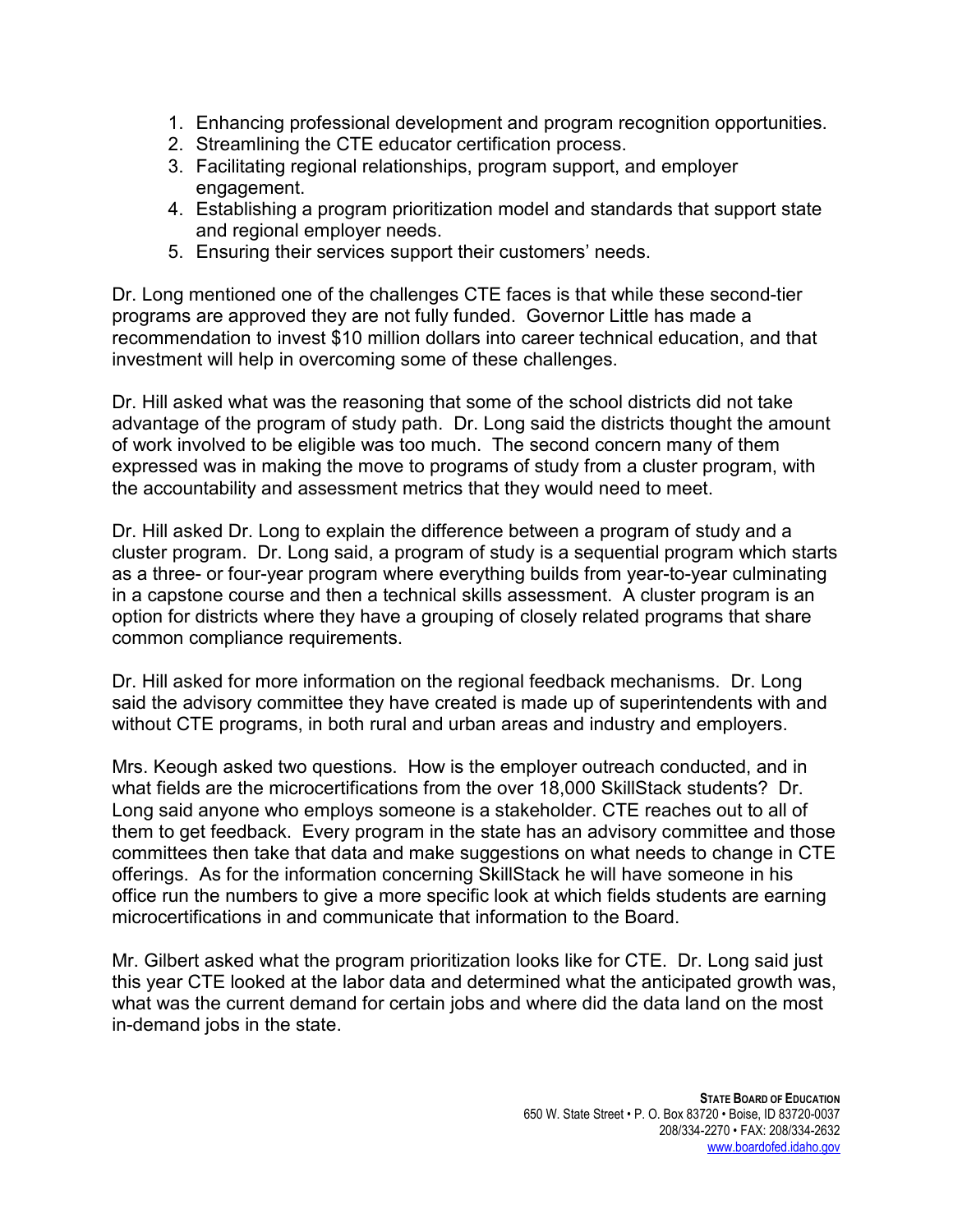Superintendent Ybarra asked about the public's perception concerning vocational rehabilitation and CTE, since many parents express dismay that Idaho is not offering these courses, and she must tell them that Idaho is. How do we respond to parents? Dr. Long said many students are taking CTE courses and they just do not know it. Just last year CTE's communication team completed a comprehensive communication audit to look at what are we doing, how are we doing it and how is their message being received. Their next task will be to develop a marketing plan. Superintendent Ybarra asked if CTE and SDE could team up to get the message out through a combined marketing plan. Dr. Long said that joint effort was definitely something that could be explored further.

Dr. Hill asked about the role of the advisor in high school. Is there anything specifically being sent to the advisors concerning CTE. Dr. Long said they are sending communications to career advisors, career counselors or even general counselors with the narrative to show them a path for a student to be on that can help them get to their career goal. Dr. Clark asked if there was any data on how many districts have career advisers in addition to general counselors. Ms. Bent said a couple of years ago the data showed that there were around 200 students per counselor. Dr. Clark expressed that it was beneficial for there to be career counselors in every school, as well as general counselors.

Mrs. Roach said the College of Southern Idaho has a program where they reach into the local high schools and assist the counselors with student career development.

There were no further comments or questions from the Board.

3. Idaho Public Charter School Commission – Annual Report – Information Item

Jenn Thompson, Director, Idaho Public Charter School Commission, gave the commissions annual report. The Idaho Charter School Commission (IPCSC) is composed of seven Governor-appointed commissioners, and they serve as authorizer for 57 operating charter schools and 6 pre-operational schools in Idaho. Currently, only the Commission and local boards of trustees have authorized public charter schools in Idaho. The authorized chartering entity of a charter school is responsible for executing a performance certificate that sets forth the academic and operational performance expectations and measures by which the charter school's performance will be judged and used in consideration of renewal or non-renewal.

Their mission of cultivating exemplary charter schools reminds them that their day-today tasks are in service of students and families. They envision a healthy charter school which uses Quality, Autonomy, Accountability, Compliance and Advocacy as key terms to help them meet their goal of helping Idaho's charter schools continue to thrive.

Ms. Thompson gave the following updates:

❖ Eight percent of Idaho students select charter schools.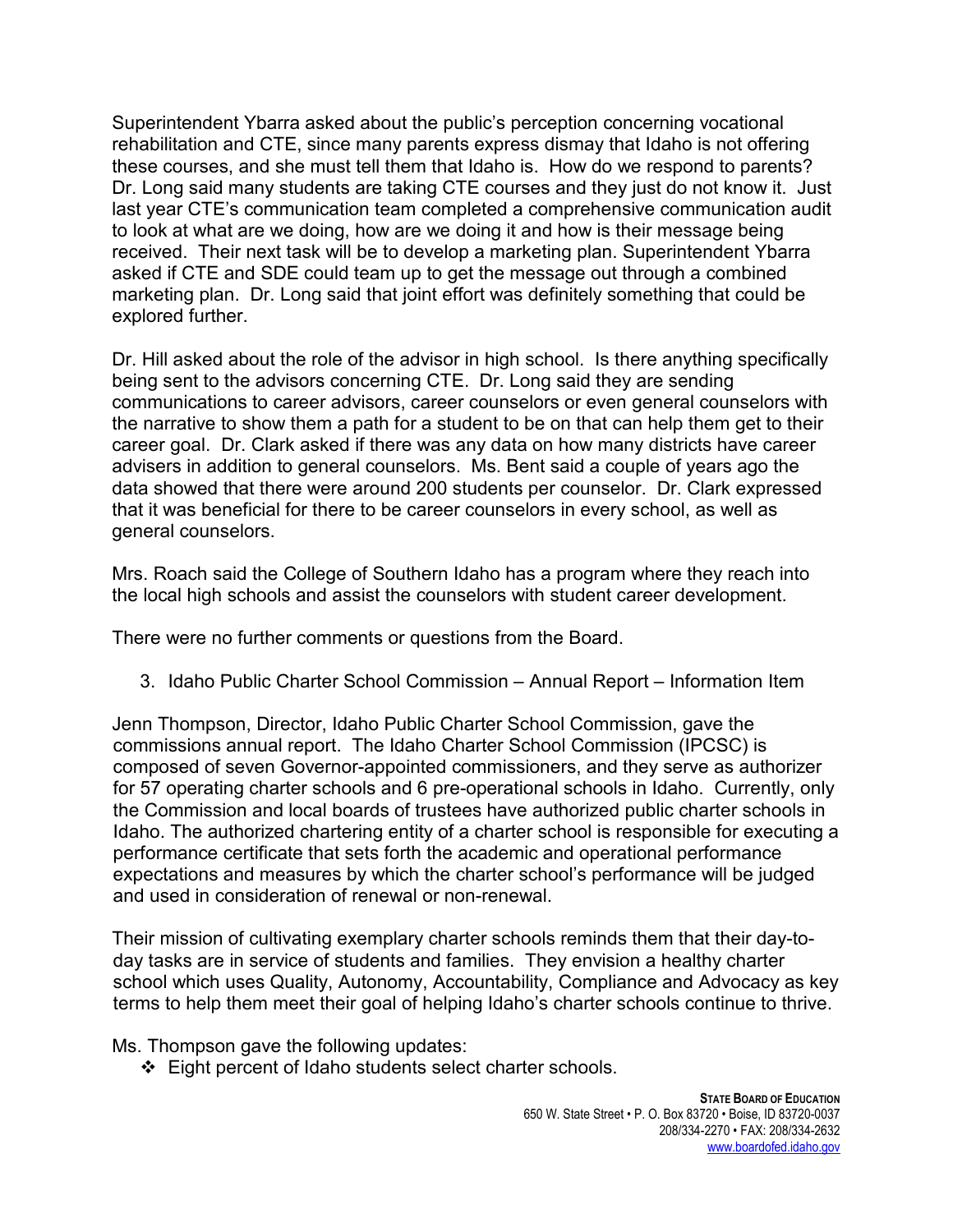- $\div$  There are 29,049 students served by charter schools in Idaho.
- $\div$  Charter schools are free and open to the public.
- Proficiency in Math, ELA and IRI are used as metrics to see how the charter schools are meeting the needs of the students.
- $\div$  Minimum expectations for charter schools are that they perform as well or better than the average of its peers.
- $\cdot$  In some cases when the student population is markedly dissimilar to the district, a custom comparison group was identified based on schools with similar percentages of student groups, such as economically disadvantages or special education.
- Each year, IPCSC provides an annual performance report to each school. These individual reports are made available to the public on their website. Schools are encouraged to use this information to form their strategic planning process each year.
- $\cdot$  A school that meets all standards at renewal is guaranteed another five-year term of operations. On the other hand, a school that does not meet the minimum standard on one or more measure (academic, operational, or financial) is not guaranteed a next operating term.
- $\div$  IPCSC has implemented four measures to help students who are considered to be at-risk:
	- o Math and ELA content mastery. This measure acknowledges that a student enrolled in 8th grade may not perform well on the 8th grade ISAT assessment if his or her skills are at the 6th grade level. However, if that student mastered the content (earned full credit) in the next course in his/her own academic progression, that success should be noted for the student and the school.
	- $\circ$  Progress Toward Graduation. For students who are at-risk of failing to graduate, it is crucial to ensure that they earn enough credits while enrolled at a school to not fall further behind, regardless of whether they are enrolled for the whole school year or only one grading term. The 9-12 progress toward graduation measure considers whether a student successfully completed at least as many credits as expected during the time they attended the charter school.
	- o Additional Graduates. At-risk students are a more mobile population and generally enroll in several high schools throughout their high school career, ACGR alone does not sufficiently help us understand whether an alternative school is serving students well. This additional graduation measure allows the IPCSC to consider the percentage of students who were in enrolled as 12th grade students and graduated, regardless of when the student should have graduated. As this measure includes students who may be in their 6th or 7th year of high school, this measure provides a clearer "data story" for at-risk students and the schools that serve them.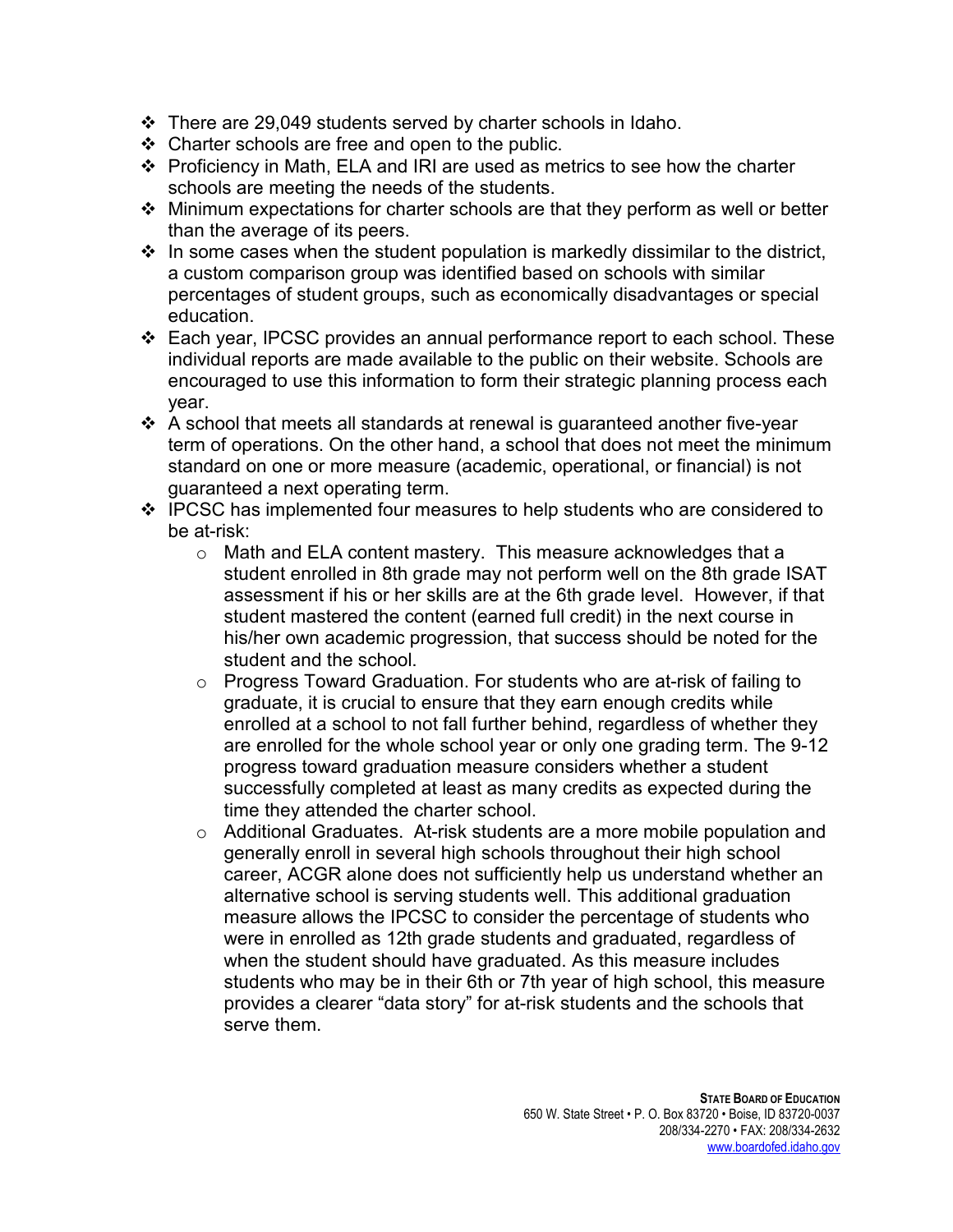$\div$  Part of IPCSC's scope is to look at the financial health of any charter school. If a charter school is going to close it is mostly due to financial issues, but they also look for any underlying issues such as poor stewardship as a root cause.

Mrs. Keough asked for clarification. Is it true this report does not include the school district authorized charters? Ms. Thompson said that was correct. Mrs. Keough asked about the report as presented since not all 57 schools had testing data. Ms. Thompson said not all the charter schools have all the grades. For instance, some only have a high school and therefore will not have an IRI score on the chart.

Mr. Gilbert asked how IPCSC was going to include the growth in a cohort score and what is the process for schools who are under performing relative to comparative charters schools. Ms. Thompson said the charter commission's framework is regulated by statute. They must evaluate proficiency and growth as they are reported. The commission's decisions to evaluate a school must be based on this data. Last year a bill passed the legislature that removed IPCSC's mission specific goals so those cannot be used to evaluate a charter school.

Superintendent Ybarra stated that there are 68 charter schools in Idaho now and some are not on the list because they may be too small or are not part of IPCSCs list. However, they are still charged with following the accountability model as set forth by the State Board of Education. Ms. Thompson said there are around 15 charter schools not part of IPCSC.

Ms. Thomson reiterated that the list only included charter schools authorized by the Commission and was not based on the size of the school.

Board President Liebich asked how many charter schools were in urban verses rural districts. Ms. Thompson said there are very few charter schools in rural areas.

There were no further comments or questions from the Board.

At this time the Board recessed for 10 minutes, returning at 11:20 a.m. (MT).

4. Legislative Update – Action Item

Tracie Bent, Chief Policy, Planning and Governmental Affairs officer reviewed the legislation brought forward for this Legislative session. The following legislation includes not only education related legislation but also bills that impact state agencies or institutions under the Board.

The following legislative bills were mentioned to keep the Board informed.

- ❖ HB 461 which will expand the Armed Forces scholarship
- $\div$  HB 533 which will allow for individuals who have been awarded the master educator premium to continue to receive those premiums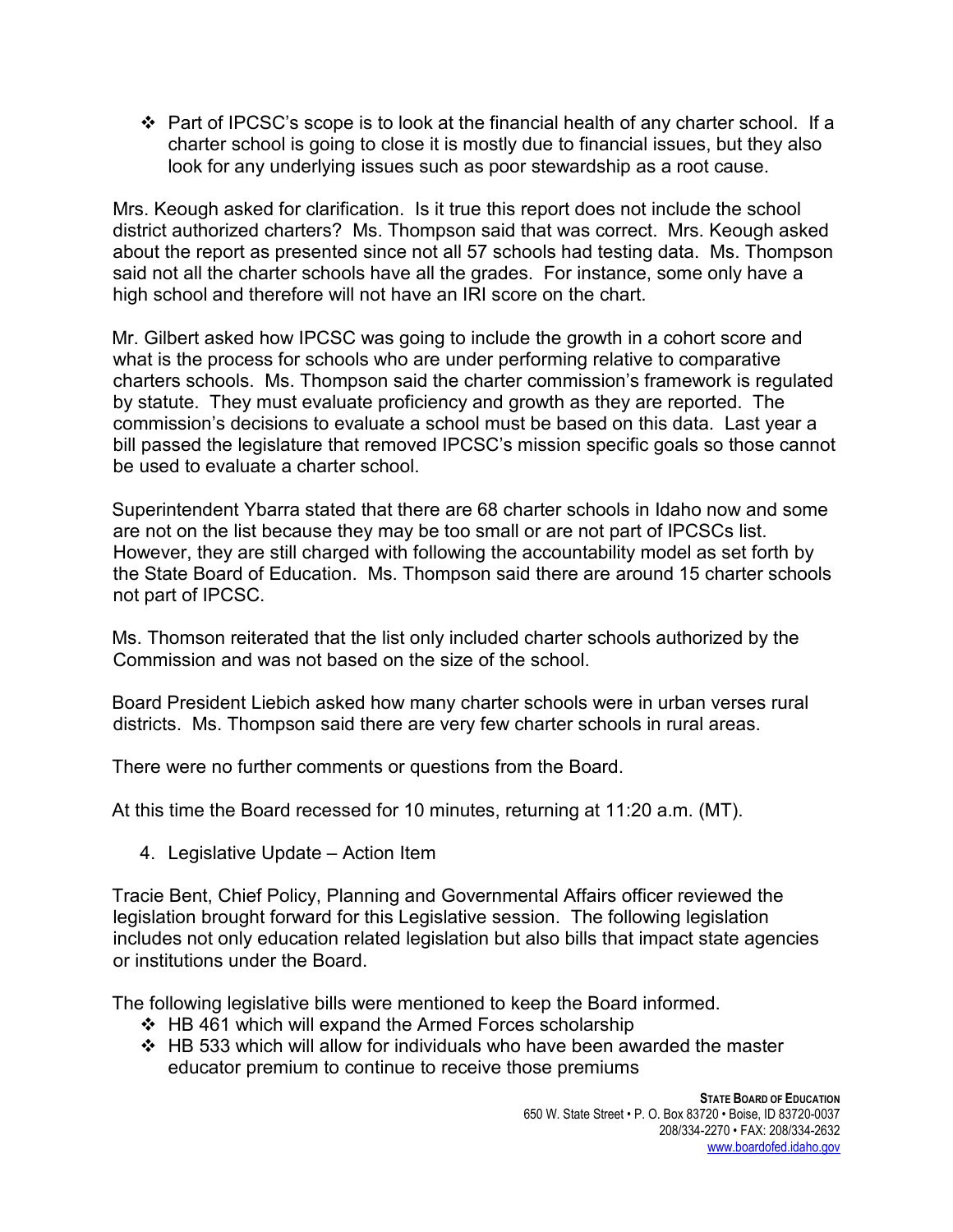- $\div$  HB 645 references community college trustee zones and to make sure the individual lives in the school district
- $\div$  HB 649 and 650 concern curriculum development and addresses that no CRT is part of the curriculum
- $\div$  HB 654 amends existing law to authorize certain professionals to work as school counselors
- $\div$  S 1255 the empowering parents grant is quickly moving through the Legislature and would provide one-time federal funding to establish and administer this program

The following legislative bills were mentioned in case the Board decided to take action.

S 1329 repeals and adds to existing law to establish the Extended Employment Services Program in the Department of Health and Welfare.

## **BOARD ACTION**

**M/S (Clark / Gilbert) I move to approve the Extended Employment Services legislative proposal as provided in Attachment 2.** A roll call vote was taken. Dr. Linda Clark and William G. Gilbert, Jr., voted aye. Board President Liebich, Dr. David Hill, Shawn Keough, Cally J. Roach, Cindy Siddoway and Superintendent Ybarra voted nay. The motion failed.

Mrs. Keough said her experience with this issue over the years says that moving this program to another department does not repair what is wrong with this bill. The problems remain. There is a portion of the population that is differently abled that will remain underserved. Therefore, she will not be supporting the motion.

There were no further comments or questions from the Board.

# **AND**

RS 29318 extends the minimum age for a student to enter school. When the age of five years shall be attained before the first day of September of the school year in which the child is to enroll in kindergarten, or the thirty-first day of December for a child the parent or guardian and the local education agency have determined is school ready.

**M/S (Clark / Hill) I move the Board support RS 29318, Amending Section 33-201, Idaho Code, School Age, as provided in Attachment 3.** A roll call was taken, and the motion carried 8-0.

There were no comments or questions from the Board.

**AND**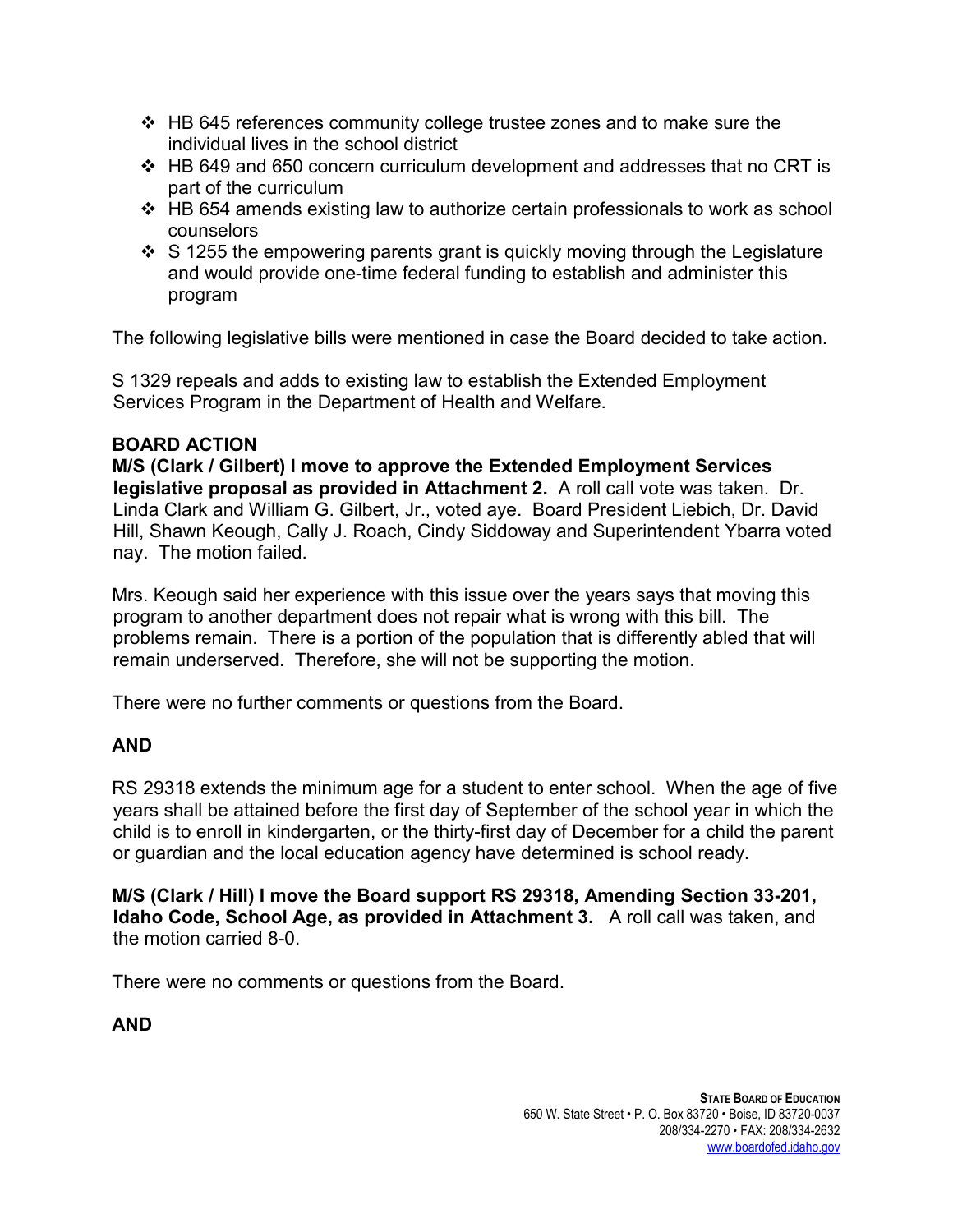SB 1290 is the rural and underserved educator incentive program. The program shall provide for the direct repayment of educational loans of eligible educators or the reimbursement of eligible educational expenses such as additional degrees, advanced degrees, career technical certifications, or other educational expenses.

**M/S (Clark / Gilbert) I move the Board support SB 1290, creating a rule teacher incentive program as provided in Attachment 4.** A roll call vote was taken, and the motion carried 8-0.

There were no comments or questions from the Board.

# **AND**

SB 1280 is one of two bills before the Legislature dealing with dyslexia screening in public schools.

**M/S ( ) I move the Board support SB 1280, creating statewide dyslexia screener parameters as provided in Attachment 5.** No Board member moved or seconded this motion. Motion failed.

Superintendent Ybarra acknowledged that she also has a dyslexia bill going before the Legislature, but she said she felt there are provisions in this bill before the Board today that are not accurate, and even harmful to teachers, and she will not support this motion. No further clarifications was provided on what in the bill was harmful to teachers.

William G. Gilbert voiced that he felt that the Board should not take any action on this bill. Dr. Clark agreed. She also said that the dyslexia handbook was already being worked on. She further stated that Idaho is one of a few states that still has no dyslexia legislation in place, but this bill could be better.

Dr. Hill asked when will the dyslexia handbook be ready. Dr. Clark said they hope to have it completed by the fall of 2023.

There were no further comments or questions from the Board.

# **AND**

HB 656 amends existing law to provide for placement on the career ladder of certain staff for those previously certified, even if certified in another state.

**M/S (Clark / Gilbert) I move the board support HB 656 placing out of state teachers with equivalent experience to instate teachers on the career ladder based on their years of service.** A roll call vote was taken, the motion carried 8-0.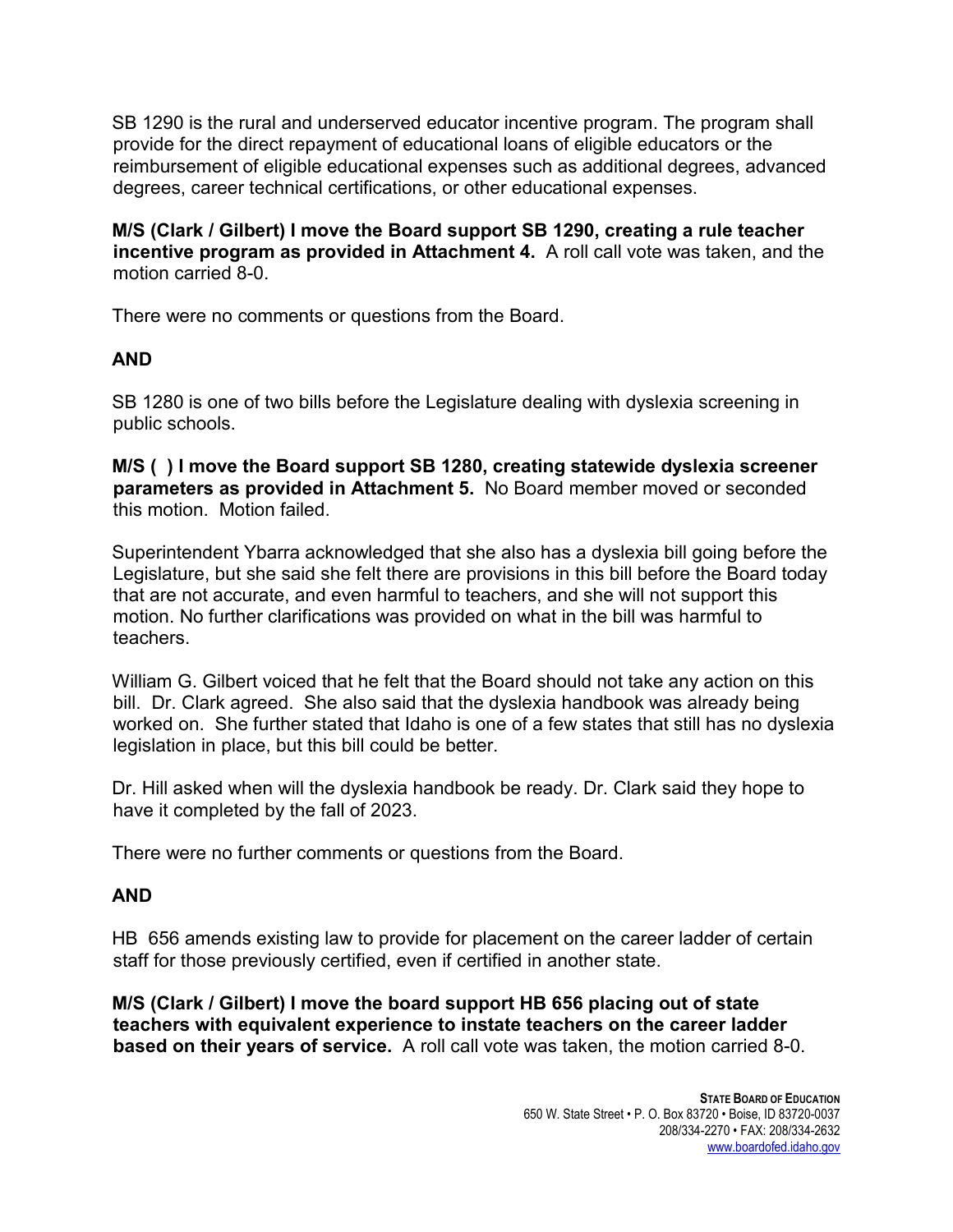There were no comments or questions from the Board.

## **AND**

HB 627 amends existing law to provide for enrollment-based funding and to allow for alternative education programs.

**M/S (Clark / Keough) I move the Board support HB 627 shifting to funding calculations based on enrollment rather than daily attendance.** A roll call vote was taken, the motion carried 8-0.

There were no comments or questions from the Board.

## **AND**

S 1315 amends existing law to provide for full-day kindergarten and to revise provisions regarding certain support units and funding distributions.

**M/S (Clark / Gilbert) I move the Board support S 1315 amending the funding formula allowing funding for full-time kindergarten students.** A roll call was taken, the motion carried 8-0. After discussion Dr. Clark used parliamentary procedures to remove the motion with the approval of the second.

Matt Freeman said the Governor's budget recommendation includes funding \$46 million for literacy which has to be used for students in K-3 who score at or below basic on the informal reading inventor (IRI). That's the Governor's budget priority.

Board President Liebich said the Board should be aware that this bill also includes language that says that school districts who are getting funds from this bill cannot also get funding from supplemental levies to fund full-day kindergarten. Ms. Bent confirmed that was correct.

Mrs. Roach asked if the Board was premature in supporting the full-time kindergarten bill. Matthew Reiber, Policy Advisor, Intergovernmental Affairs, Office of the Governor of Idaho, said the Governor has not taken any stance on any of the full-day kindergarten bills but the Governor supports literacy in K-3. Mr. Reiber said the Governor would support the removal of the motion on S 1315.

There were no further comments or questions from the Board.

# **AND**

HB 461 which amends existing law to revise eligibility requirements for Armed Forces and Public Safety Officer Scholarships was moving through the Legislature.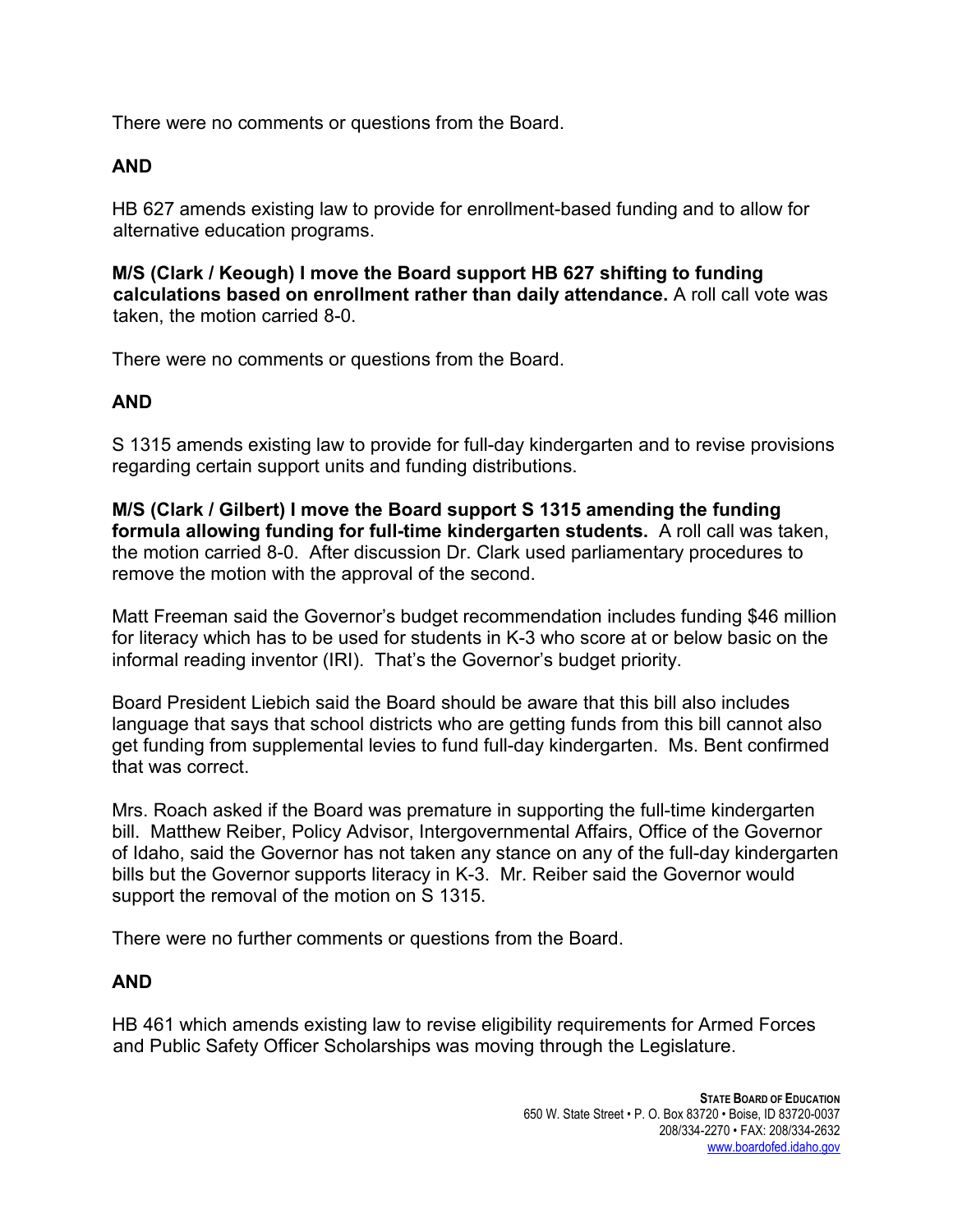**M/S (Clark / Ybarra) I move that the Board support HB 461.** A roll call vote was taken, the motion carried 8-0.

There were no comments or questions from the Board.

The following bills were previously approved by the Board. This is just an update on where the bills are in the Legislature.

- $\div$  S 1247 the Career Technical School bill that added cost funding was moving through the session and was currently in House Education.
- $\div$  HB 505 amends existing law to revise provisions regarding the postsecondary credit scholarship and it was returned to the House Education committee asking for amended language.
- HB 506 amends existing law to provide that for purposes of the Armed Forces and Public Safety Officer Scholarships, a member of the armed forces will be considered totally and permanently disabled if the disability determination is made or recognized by the Idaho Division of Veterans Services.
- 5. STEM Action Center Updated Summer Learning After School Network Proposal – Action Item

Ms. Bent said at the last Board meeting the Board considered a proposal for the STEM Action Center relating to the summer learning program. Since that time the STEM Action Center has updated their proposal and decided that they can do more with the after-school programs. This new proposal in front of the Board will increase the amount from \$4,402,000 to \$6,800,000.

## **BOARD ACTION**

**M/S (Clark / Hill) I move to approve the request to update the total amount for the STEM Action Center, Commission for Libraries, and Out-of-School Network collaborative proposal as provided in Attachment 1 for an updated amount not to exceed the \$6,800,000.** A roll call vote was taken, and the motion carried 8-0.

Board President Liebich asked what the allocation methodically for these programs is. Ms. Bent said these programs in this proposal are available in all parts of the state.

There were no further comments or questions from the Board.

6. Board Policy I.P. – Indian Education Committee – First Reading – Action Item

Dr. Clark said the Indian Education Committee is requesting a change in Board policy to add two at-large members. There is currently no provision in I.P. for that committee to have experts in curriculum members, this motion will change that.

# **BOARD ACTION**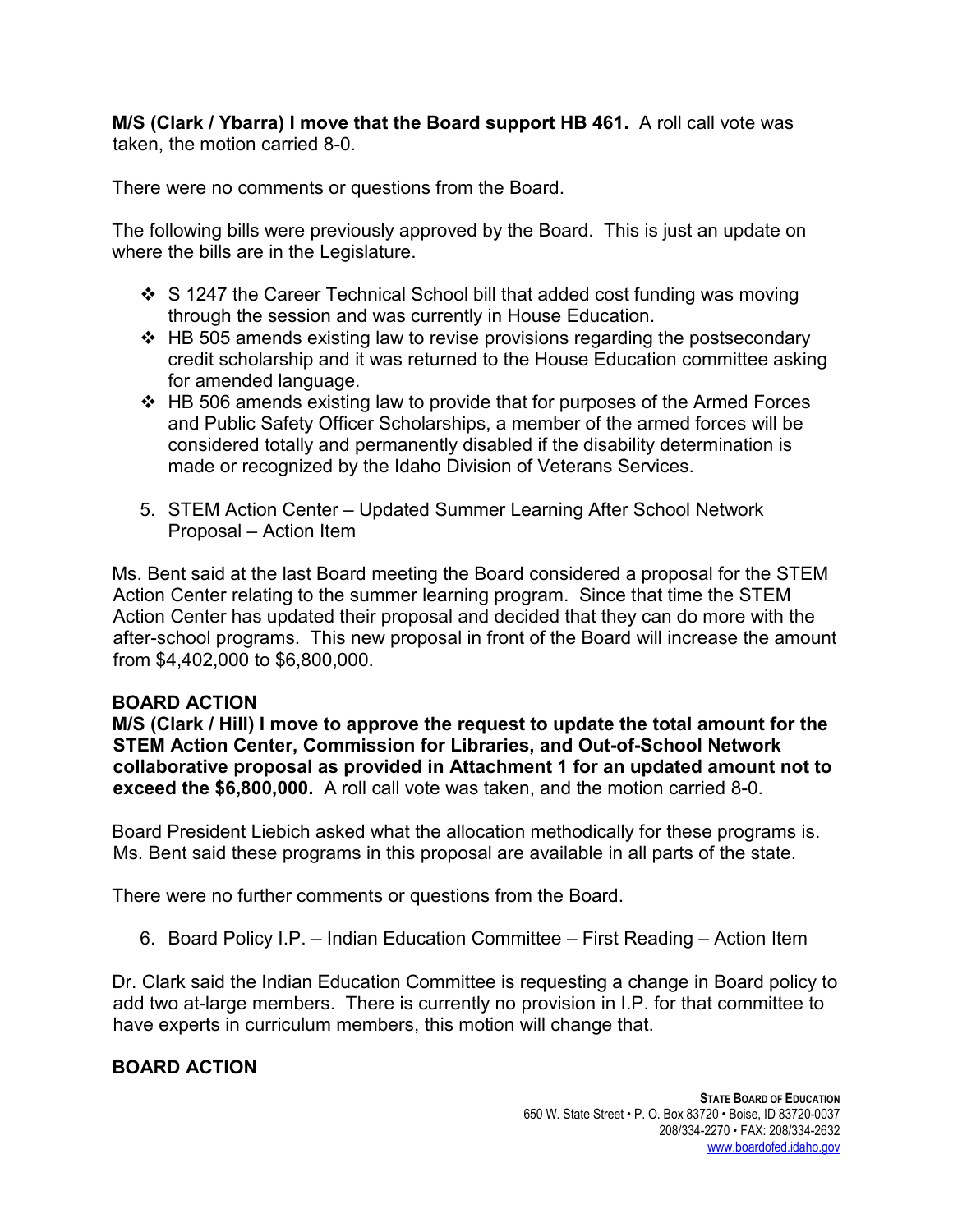**M/S (Clark / Hill) I move to approve the first reading of amendments to Board Policy I.P. Idaho Indian Education Committee, as provided in Attachment 1.** A roll call vote was taken, and the motion carried 8-0.

There were no comments or questions from the Board.

7. Board Policy – Bylaws – First Reading – Action Item

Ms. Bent said this was an administrative change to the Boards bylaws. The proposed amendment to the Board bylaws would update the language used to describe the purpose of the Board's standing committees in alignment with the language in the state open meeting laws.

## **BOARD ACTION**

**M/S (Clark / Hill) I move to approve the first reading of Board policy - Bylaws as submitted in Attachment 1.** A roll call vote was taken, and the motion carried 8-0.

There were no comments or questions from the Board.

8. K-20 Education Strategic Plan – Action Item

Ms. Bent said starting with the Board's May 2021 Board Meeting, the Board has been discussing ways to focus the K-20 strategic plan while still meeting all the state strategic planning requirements. To this end, the Board directed staff to add focus areas for the K-12 side of the education continuum and the postsecondary side of the education continuum.

The identified focus areas are:

- K-4 Literacy Intervention
- 5-9 Mathematics
- High school credit recovery and completion
- Postsecondary recruitment and access
- Postsecondary retention
- Postsecondary transfer and completion

Dr. Clark said the essence for the recommended change for the high school is in recognition that the go-on rate is not the sole responsibility of higher ed, there must be a shared responsibility between the high schools and the higher education institutions. Ms. Bent said changes in the plan are to include those benchmarks for credential completion and additional work is still needed for a definition of a workforce certificate. The other changes are updating benchmarks the Board has previously met.

#### **BOARD ACTION**

**M/S (Clark / Keough) I move to approve the FY 2023-2028 K-20 Education Strategic plan as provided in Attachment 1.** A roll call vote was taken, and the motion carried 8-0.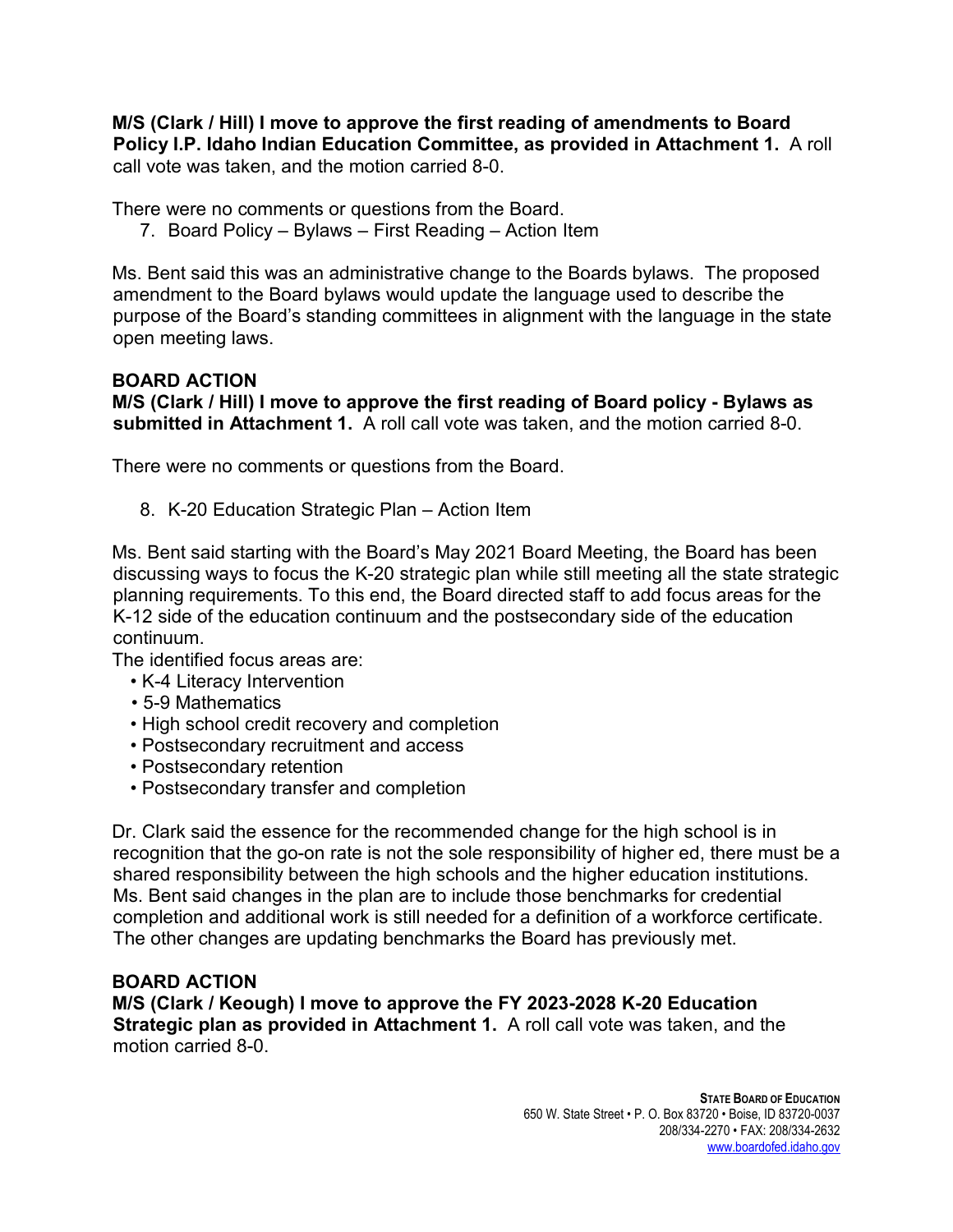There were no comments or questions from the Board.

9. Educator Preparation Program – Effectiveness Report – Action Item

Ms. Bent said the Board identified metrics for the Educator Preparation Program (EPP) for traditional and non-traditional programs. Part of the Title Two reporting is to identify low performing programs. Additionally, a lot of criticism has been received around Idaho's teacher prep programs and how we prepare teachers. More work needs to be done to get the word out about how effective those teachers really are. This makes continuing forward with the EPP Performance Measures in their current form untenable. It is recommended that the Board refer the EPP Performance Measures back to Board staff for revision. Such a revision process will also allow for the consideration of recent literature regarding the measurement of EPP effectiveness—potentially leading to more validated, outcome-based metrics that can better inform policy and improvement decisions. The revised measure will be brought back to the Board at the August Board meeting.

## **BOARD ACTION**

**M/S (Clark / Gilbert) I move to adopt the educator preparation program performance report as provided in Attachment 1.** A roll call vote was taken, and the motion carried 8-0.

## **AND**

**M/S (Clark / Gilbert) I move to direct Board staff to revise the educator preparation program performance measures as recommended and set the regular August 2022 Board meeting as the deadline to present the new measures for approval.** A roll call vote was taken, and the motion carried 8-0.

Board President Liebich said he supports the idea of the revision of this measure. Dr. Clark said that its important to note that in its current form this measure isn't even being done. And it is incumbent to put the best teachers in the classroom, and that means setting a standard and holding every teacher preparation program to that standard.

There were no further comments or questions from the Board.

10.Temporary Fee Rule – Docket 08-0000-2200F – Action Item

Ms. Bent said approval of the temporary omnibus fee rule will ensure the current fees stay in place, should the legislature not adopt the pending fee rules that are before them for consideration during the 2022 Legislative Session.

#### **BOARD ACTION**

**M/S (Clark / Siddoway) Pursuant to Section 67-5226, Idaho Code, the Governor has found that temporary adoption of this rule is appropriate to protect the public**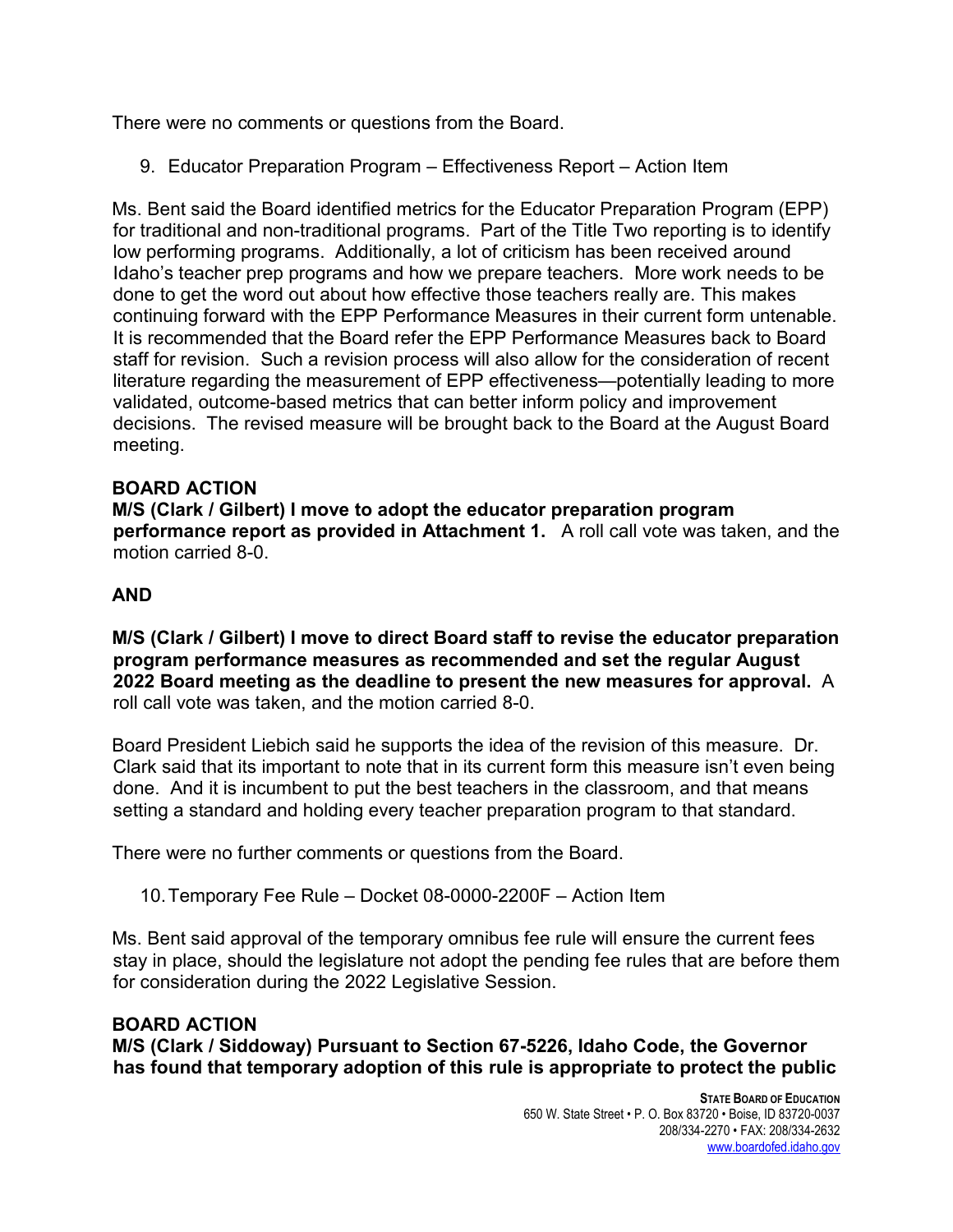**health, safety, and welfare of the citizens of Idaho and confer a benefit on its citizens.** 

**These rules implement the duly enacted laws of the state of Idaho, provide citizens with the detailed rules and standards for complying with those laws, and assist in the orderly execution and enforcement of those laws.** 

**The expiration of these rules without due consideration and processes would undermine the public health, safety, and welfare of the citizens of Idaho and deprive them of the benefit intended by these rules.** 

**The Governor has also found that the fees or charges being imposed or increased is/are justified and necessary to avoid immediate danger to the agency/department/board/commission's budget, to the state budget, to necessary state functions and services, and to avoid immediate danger of a potential violation of Idaho's constitutional requirement that it balance its budget.** 

**Therefore, the Board is approving the temporary rule provided in Attachment 1, to be effective upon sine die of the 2022 session of the Idaho Legislature. This action is conditional and will only become effective if the rules are not otherwise approved or rejected in part by the Legislature.** A roll call vote was taken, and the motion carried 8-0.

Superintendent Ybarra asked for clarification. If the Legislature leaves town and the rules are not enacted, should a piece of legislation get through that gives us new standards, these temporary rules are already enacted, and we don't have come back and revisit this. Ms. Bent said unfortunately this was just the fee portion. For any legislation that is not fee related the Board will have to revisit.

There were no further comments or questions from the Board.

At this time the Board recessed for 30 minutes, returning at 1:09 p.m. (MT)

After the recess Dr. Hill made a substitute motion concerning S 1329 (PPGA TAB 4).

#### **SUBSTITUTE MOTION 1**

**M/S (Hill / Roach) I move to reconsider the motion to approve the Extended Employment Services legislative proposal as provided in Attachment 2.** A roll call vote was taken. Board President Liebich, Dr. David Hill, Dr. Linda Clark, William G. Gilbert, Cindy Siddoway, Cally J. Roach and Superintendent Ybarra voted aye. Shawn Keough voted nay. The motion carried 7-0.

Dr. Clark said during the break there were a lot of questions about the initial motion's failure, and this is the time to discuss those questions. Mr. Reiber said the Extended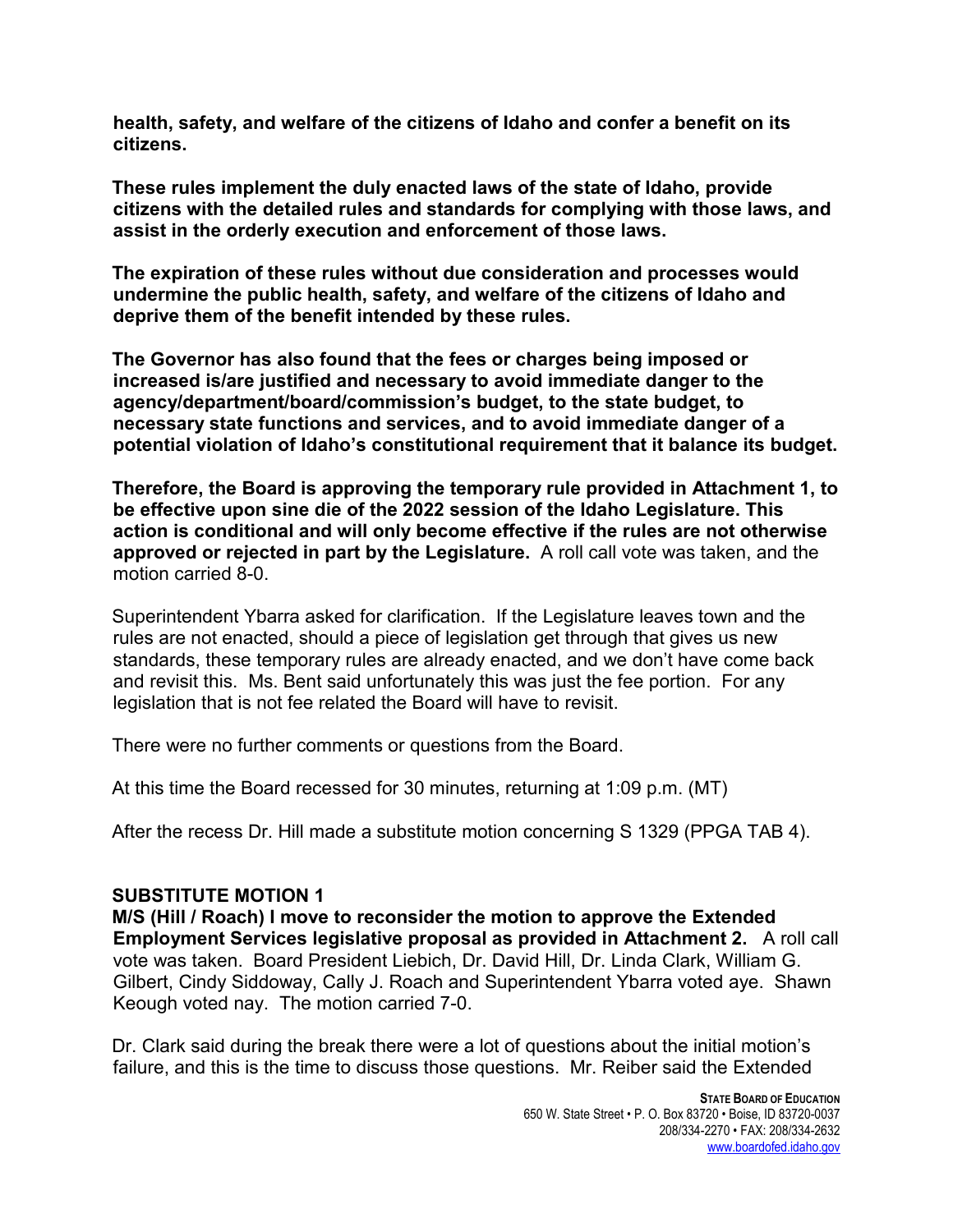Employment Services (EES) is a piece of legislation that the Board worked on with the Governor's office and the Department of Health and Welfare, who have agreed to take on the challenge that EES presents. Therefore, the motion to reconsider was asked for. The Governor believes that Health and Welfare is the best place for the EES program. They have the staff, the structure, and the leadership to deal with taking on this program and its complexities.

Board President Liebich asked for the State Board's roll in this proposal. Mr. Freeman said this was a legislative idea that came to the Board in June, and in August it did not move forward as proposed legislation because there was not a consensus. In discussions with the Governor's office, it was determined that the best place for EES was in Health and Welfare.

Mrs. Keough said she still will not support the legislation. Her history with this issue is long and complex and she is not convinced this board motion will fix the problems.

Superintendent Ybarra said she did not feel that she had enough information on this issue and therefore she will be abstaining from voting. She had no additional questions.

Mrs. Roach said it was her understanding that the State Board initiated this, was that correct? Dr. Clark said the Governor's office was asked to find a solution, so yes, the Board did ask for input, and this was the recommendation from the Governor's office.

Mrs. Roach said she served on the Governor's transition committee, and she helped to select the new head of Health and Welfare and she feels confident that he can help to resolve the issues surrounding EES.

#### **SUBSTITUTE MOTION 2**

**M/S (Clark / Gilbert) I move to approve the Extended Employment Services legislation proposal as provided in Attachment 2.** A roll call vote was taken. Board President Liebich, Dr. David Hill, Dr. Linda Clark, William G. Gilbert, Jr., Cindy Siddoway and Cally J. Roach voted aye. Shawn Keough voted nay. Superintendent Ybarra abstained from voting. The motion carried 6-0.

There were no further comments or questions from the Board.

#### **BUSINESS AFFAIRS AND HUMAN RESOURCES**

1. Board Policy V.R. – Second Reading – Action Item

Dr. Hill said this was the update to the fees and tuition definitions. There was a minor change in an incomplete sentence that has been fixed.

## **BOARD ACTION**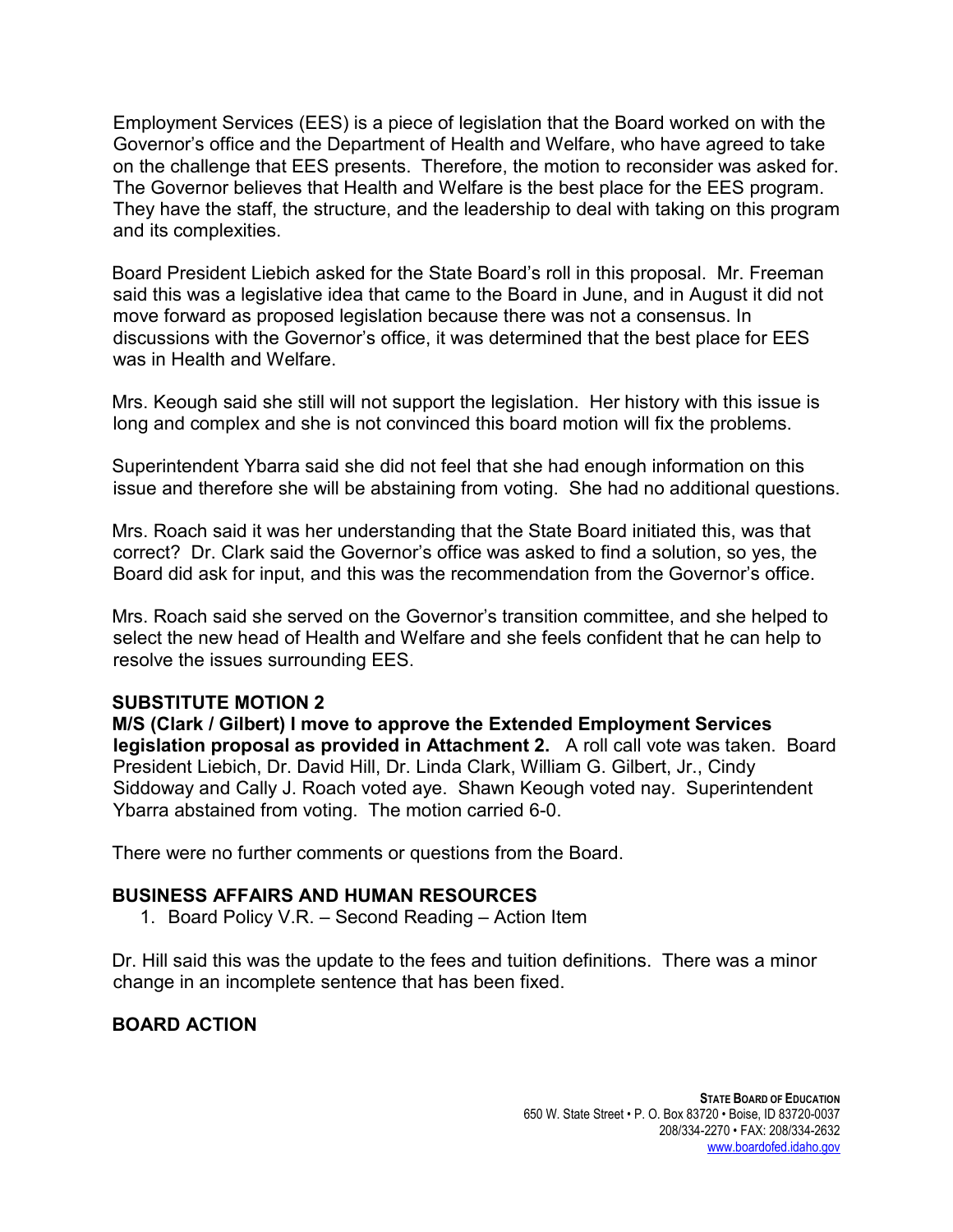**M/S (Hill / Roach) I move to approve the second reading of Board policy V.R. to amend the process through which fees are established as set forth in Attachment 1.** A roll call vote was taken, and the motion carried 8-0.

Board President Liebich said this change came about after the last legislative session and based on some concerns from the Legislature. Does this solution appear to resolve these concerns? Mr. Freeman said he believed so since nothing has been received in the State office thus far this session in reference to this issue.

There were no further comments or questions from the Board.

2. Idaho State University – Bengal Pharmacy Contract Authority – Action Item

Dr. Hill said this is a request from Idaho State University to have delegated authority concerning Bengal Pharmacy. The waiver is to allow them to conduct business until such time as the Board can change the policy.

## **BOARD ACTION**

**M/S (Hill / Clark) I move to approve the request by Idaho State University to delegate authority to the Idaho State University President to authorize 340B, pharmaceutical inventory, and third-party payer contracts for Bengal Pharmacy.** A roll call vote was taken, and the motion carried 8-0.

Mr. Freeman said the transactional amounts in the motion would cross the threshold for Board approval and it would be on a recurring basis and thus the request for the waiver.

There were no further comments or questions from the Board.

3. Idaho State University – Multi-Year Employment Agreement – Head Football Coach – Action Item

Also, from Idaho State University is the multi-year agreement for the Head Football Coach. The Head Coach's salary is \$205,000 with various incentives. This is a standard five-year contract.

## **BOARD ACTION**

**M/S (Hill / Roach) I move to approve the request by Idaho State University to enter into a five (5) year employment agreement with Charles Ragle, Head Football Coach, commencing on December 13, 2021, and terminating on December 13, 2026, as submitted.** A roll call vote was taken, and the motion carried 8-0.

Mr. Freeman said the reason this proposal was being brought forward was that the head football coach had already been hired, using a three-year contract with the stipulation that it would be brought back to the Board to make this a five-year contact.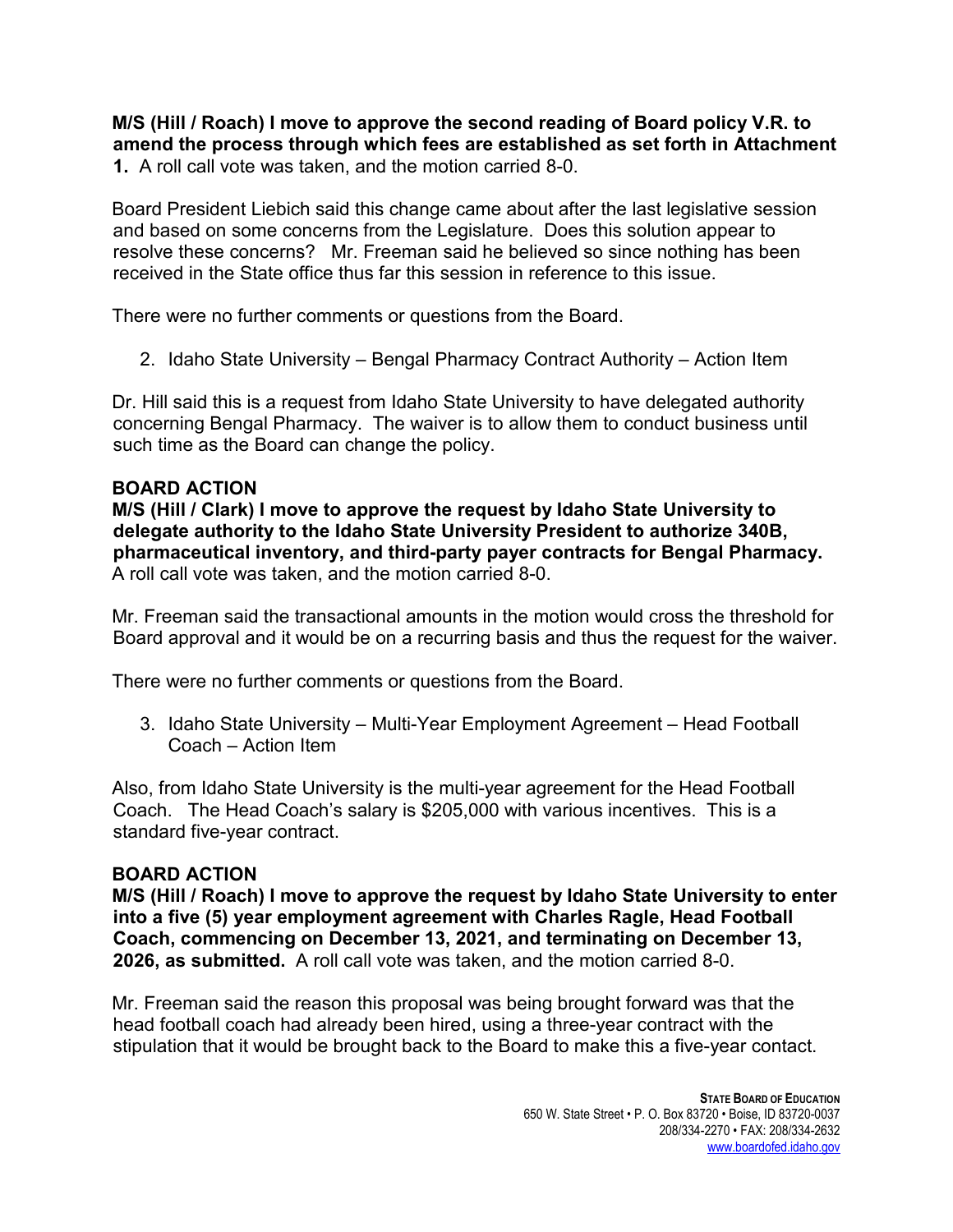There were no further comments or questions from the Board.

4. University of Idaho – Performance Evaluation of Staff Employees Policy Amendments – Action Item

Brian Foisy, Vice President, Finance and Administration, University of Idaho, said this action is for Board approval pertaining to performance evaluations of employees and classified staff. Any changes to staff evaluations must be approved by the Board. Revisions provide clarity on the University's performance evaluations for staff along with the change of ratings to two areas (meets/exceeds or needs improvement). These changes align with our UI's faculty evaluation ratings.

## **BOARD ACTION**

**M/S (Hill / Roach) I move to approve the request by the University of Idaho to approve the revisions to Faculty Staff Handbook 3340 Performance Evaluation of State Employees as provided in Attachment 1.** A roll call vote was taken, and the motion carried 8-0.

There were no comments or questions from the Board.

5. University of Idaho – Probation, Promotion, Demotion and Transfer of Classified Employees Policy Amendments – Action Item

Mr. Foisy said the second policy is also a personnel policy which will affect classified staff which needs to be brought before the Board. Revisions provide clarity on the University's probation, promotion, demotion and transfer procedures for classified staff and will assist our affirmative action and equal employment office with reporting requirements.

## **BOARD ACTION**

**M/S (Hill / Keough) I move to approve the request by the University of Idaho to approve the revisions to Faculty Staff Handbook 3360 Probation, Promotion, Demotion & Transfer of Classified Employees as provided in Attachment 1.** A roll call vote was taken, and the motion carried 8-0.

There were no comments or questions from the Board.

6. University of Idaho – Idaho Center for Plant and Soil Health, Parma – Construction Authorization – Action Item

Mr. Foisy said this is a request to authorize construction of a new Idaho Center for Plant and Soil Health to be located at the Parma Research and Extension Center (PREC) in Parma, Idaho. The new facility will replace existing aging and inadequate facilities at the Parma Research and Extension Center and will support the on-going needs of faculty in the College of Agricultural and Life Sciences (CALS) and the agricultural industry within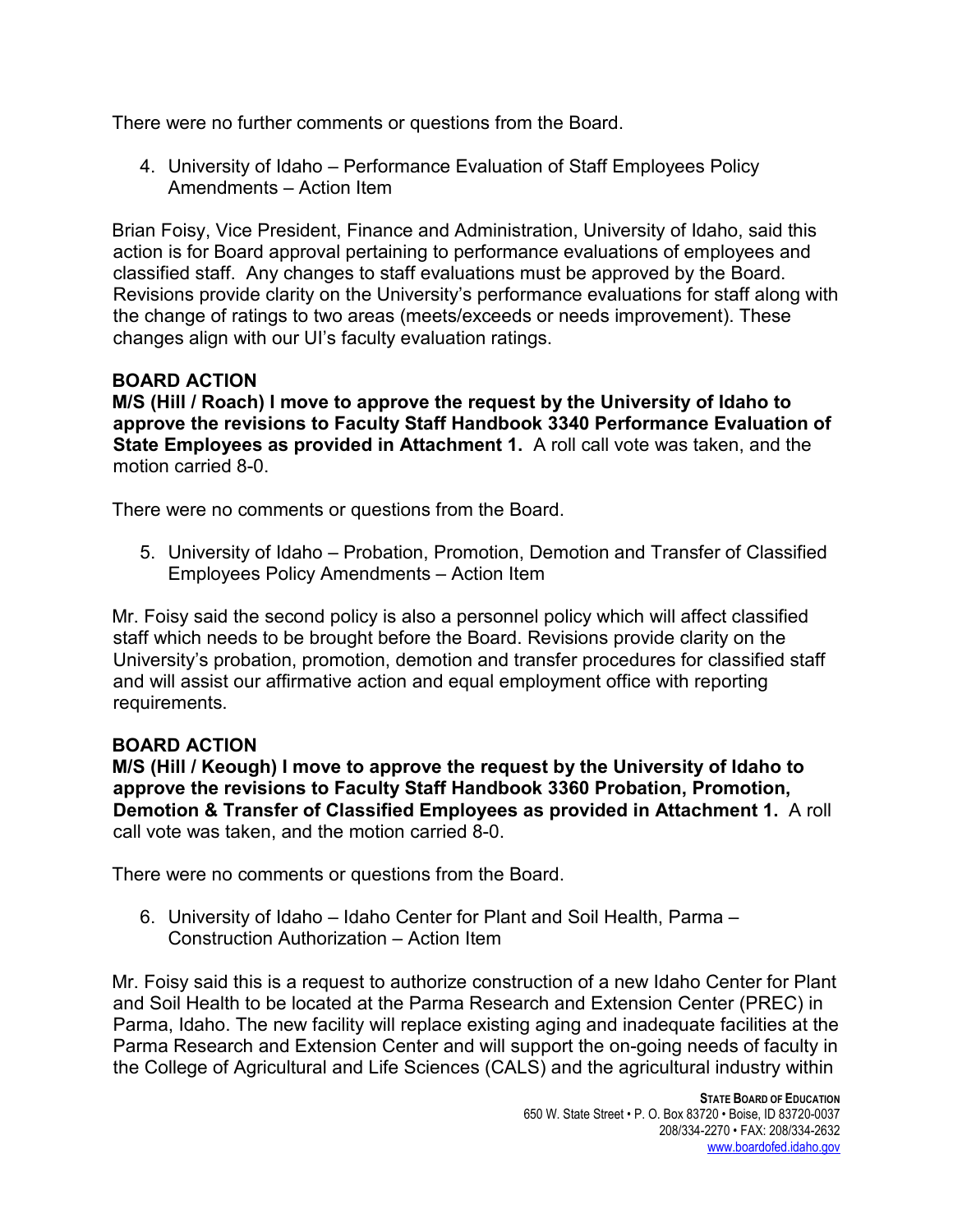the State of Idaho. These existing facilities are currently more than 50 years old and face substantial needs for modernization of infrastructure and equipment which inhibit the potential of research faculty and staff.

Since the initial proposal was approved by the Board in August of 2021, the University has uncovered budget challenges related to water and sewer sanitation issues for a robust science lab facility located on what is essentially a rural site remote from city services. This has increased the cost to \$9.5M.

#### **BOARD ACTION**

**M/S (Hill / Keough) I move to approve the request by the University of Idaho to implement the Bid, Award, and Construction phases of the proposed Idaho Center for Plant and Soil Health Facility, with a projected total cost of \$9,500,000, as described in the materials submitted to the Board. Construction authorization includes the authority to execute all necessary and requisite consulting and vendor contracts to fully implement the planning and design phases of the project.** A roll call vote was taken, and the motion carried 8-0.

Mrs. Roach mentioned that for full disclosure her daughter-in-law serves as a development officer for the University of Idaho and has been heavily engaged in raising the funds for this facility.

There were no further comments or questions from the Board.

## **INSTRUCTION, RESEARCH AND STUDENT AFFAIRS**

1. Board Policy III.B. Academic Freedom and Responsibility and Policy III.P. Students – Second Reading – Action Item

Dr. TJ Bliss, Chief Academic Officer, Idaho State Board of Education started by saying the proposed amendments will bring Board policy III.B. into alignment with current nationally accepted standards of academic freedom and academic responsibility. The amendments clearly define key terms, delineate the academic freedoms and academic responsibilities of students, faculty, and institutions alike, and outline the general limitations of these freedoms and responsibilities.

Between the first and second readings, one proposed revision has been made to Policy III.B. at the suggestion of Board Member Hill. This revision re-orders the sentences of paragraph 3.b.iii. for the sake of clarity and coherence. No public comment has been received regarding this policy between the readings and no other additional revisions are proposed.

Of additional note is that the cover page is inaccurate which stated that no public comments were received. There was one comment received from the joint faculty senates from all four Idaho universities. Dr. Bliss read that letter for the Board.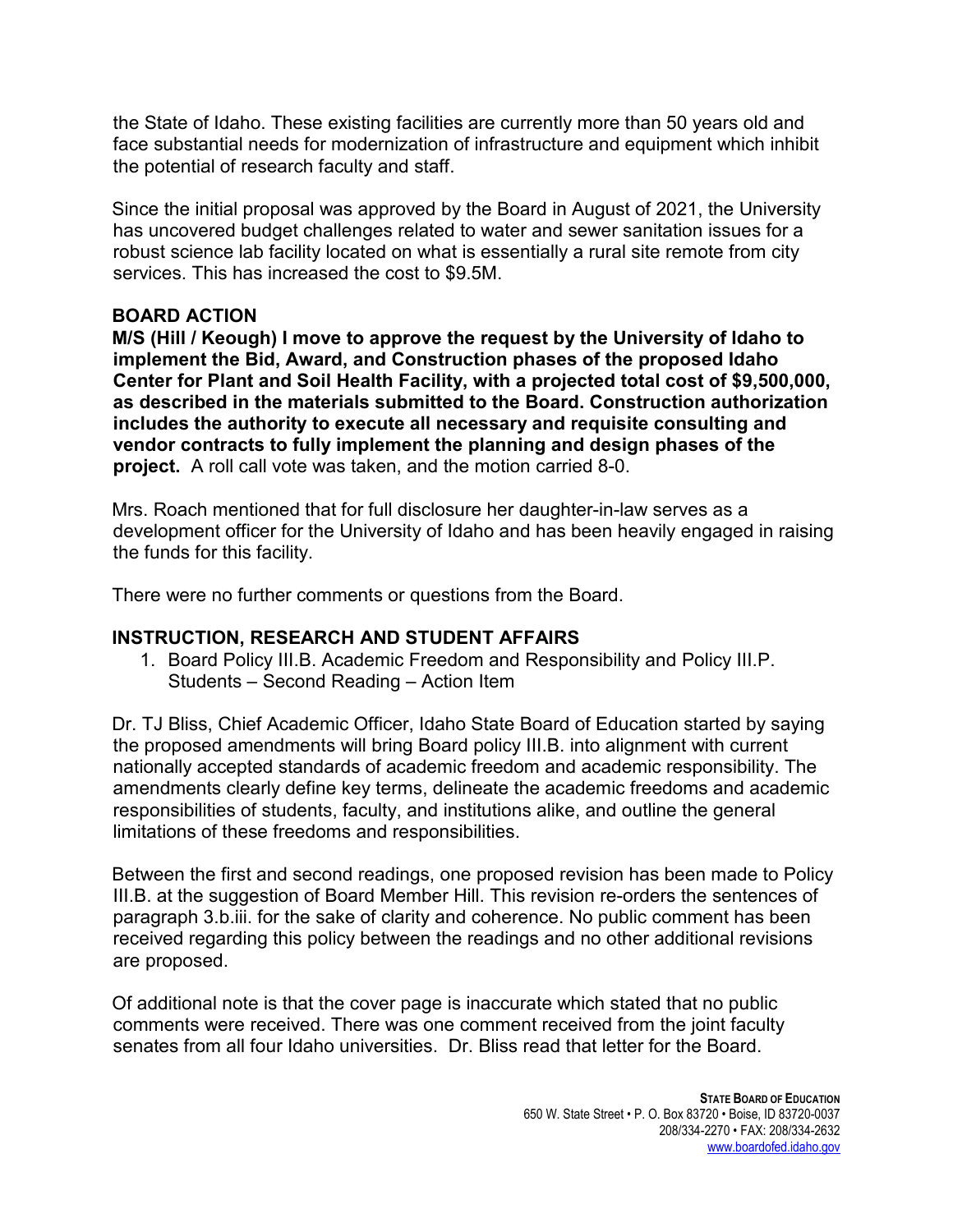### **BOARD ACTION**

**M/S (Liebich / Clark) I move to approve the second reading of proposed amendments to Board Policy III.B. Academic Freedom and Responsibility, as submitted in Attachment 1.** A roll call vote was taken, and the motion carried 8-0.

## **AND**

**M/S (Liebich / Clark) I move to approve the second reading of proposed amendments to Board Policy III.P. Students, as submitted in Attachment 2.** A roll call vote was taken, and the motion carried 8-0.

Superintendent Ybarra asked if any comments were received from any students. Dr. Bliss said the opportunity to comment has been open since the first reading, but no students have commented. Superintendent Ybarra said she would appreciate hearing from the student body directly so perhaps someone can reach out to get some student feedback prior to the third reading of the policy. Dr. Bliss said he would reach out to see if any students were interested in providing feedback.

Kenneth Heason, Student Body President, Boise State University, said he was one of the students in the work group who worked on the draft of this policy. He speaks only for himself and not for the student body, but he had no objections to what the work group came up with concerning this policy.

Board President Liebich asked for clarification as to why this was a split motion. Dr. Bliss said there are two polices being revised. Board Policy III.P students, in that policy is one paragraph relating to academic freedom of students and that paragraph has been moved into one policy. There is another technical change that relates to vaccine requirements.

There were no further comments or questions from the Board.

2. Board Policy III.G. Postsecondary Program Review and Approval – Second Reading – Action Item – TJ

Dr. Bliss said this was another reading of III.G. and several corrections were made to the language, so this is being brought back to the Board. Amendments will correct the erroneous conflict and duplicative language in the policy. Amendments will also provide institutions with the necessary procedures for discontinuing certificates and will align roles for program approval for the State Administrator and Executive Director in compliance with Idaho code. There were no changes between first and second reading and no public comments were received.

# **BOARD ACTION**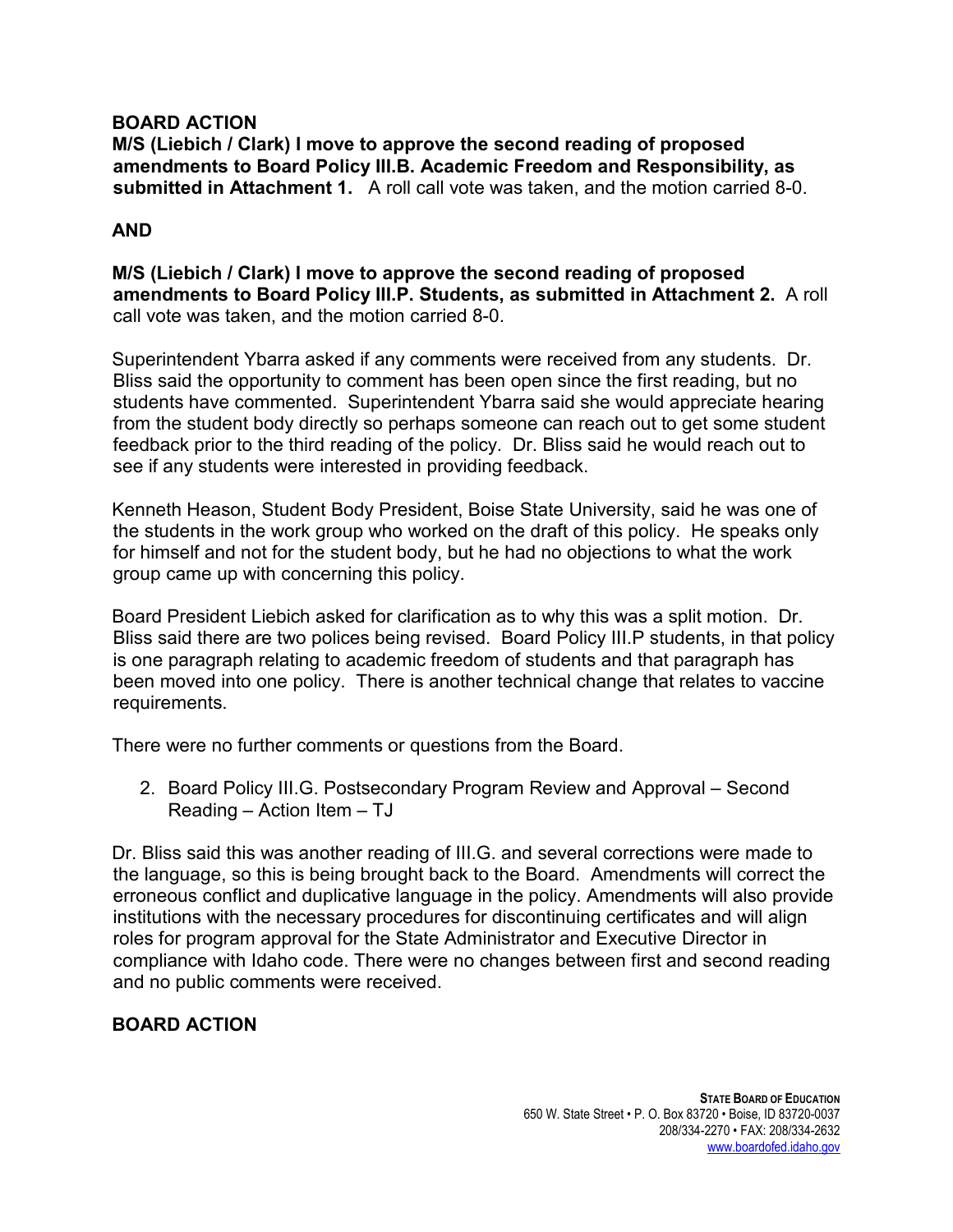**M/S (Hill / Roach) I move to approve the second reading of proposed amendments to Board Policy III.G, Postsecondary Program Review and Approval, as submitted in Attachment 1.** A roll call vote was taken, and the motion carried 8-0.

There were no comments or questions from the Board.

3. Semi-Annual Report of Approved Program Requests – Information Item

Dr. Bliss gave a brief update on the semi-annual report. In August 2021, the Board approved major revisions to Board Policy III.G. Postsecondary Program Approval and Discontinuance. Revisions restructured the policy to include three levels of review, based on the nature of requested programmatic changes: full proposal, short proposal, and letter of notification. Additionally, revisions provide flexibility to the Board's executive director to delegate authority to designees for the approval of academic and career technical program changes. In accordance with newly revised Board Policy III.G.3.a.ii and 4.b., prior to implementation, the executive director or designee may approve actions related to academic and career technical programs or units as identified in those subsections.

The report provides an overview of new academic, or career technical programs and certificates approved by the executive director or his designee consistent with recently revised Board Policy III.G. This includes other instructional activity such as modifications to existing programs. Other non-substantial changes that require notification to the Board office are also included in the report.

In this report for the first time there were more discontinuances of programs instead of an increase in program offerings. This can be attributed to the institutions reviewing their programs this past summer in identifying those programs that needed to be modified or discontinued.

Mr. Gilbert asked for the next report to show a net increase in programs and a net decrease in programs by institutions for the period. Dr. Bliss took note of the request.

Mrs. Keough said there didn't appear to be any Board members on the Council and Academic Affairs and Programs (CAAP) committee. Does that council report to and provide a report to IRSA? Dr. Bliss clarified that CAAP is a working group of all of the eight higher education institution provosts who have an important role to play in reviewing all programs that are coming forward, any program with a proposal. There are no Board members on CAAP. But the information they discuss is brought forward to the Board.

There were no further comments or questions from the Board.

4. Higher Education Research Council (HERC) Annual Report for Fiscal Year 2021– Information Item – Chris Nomura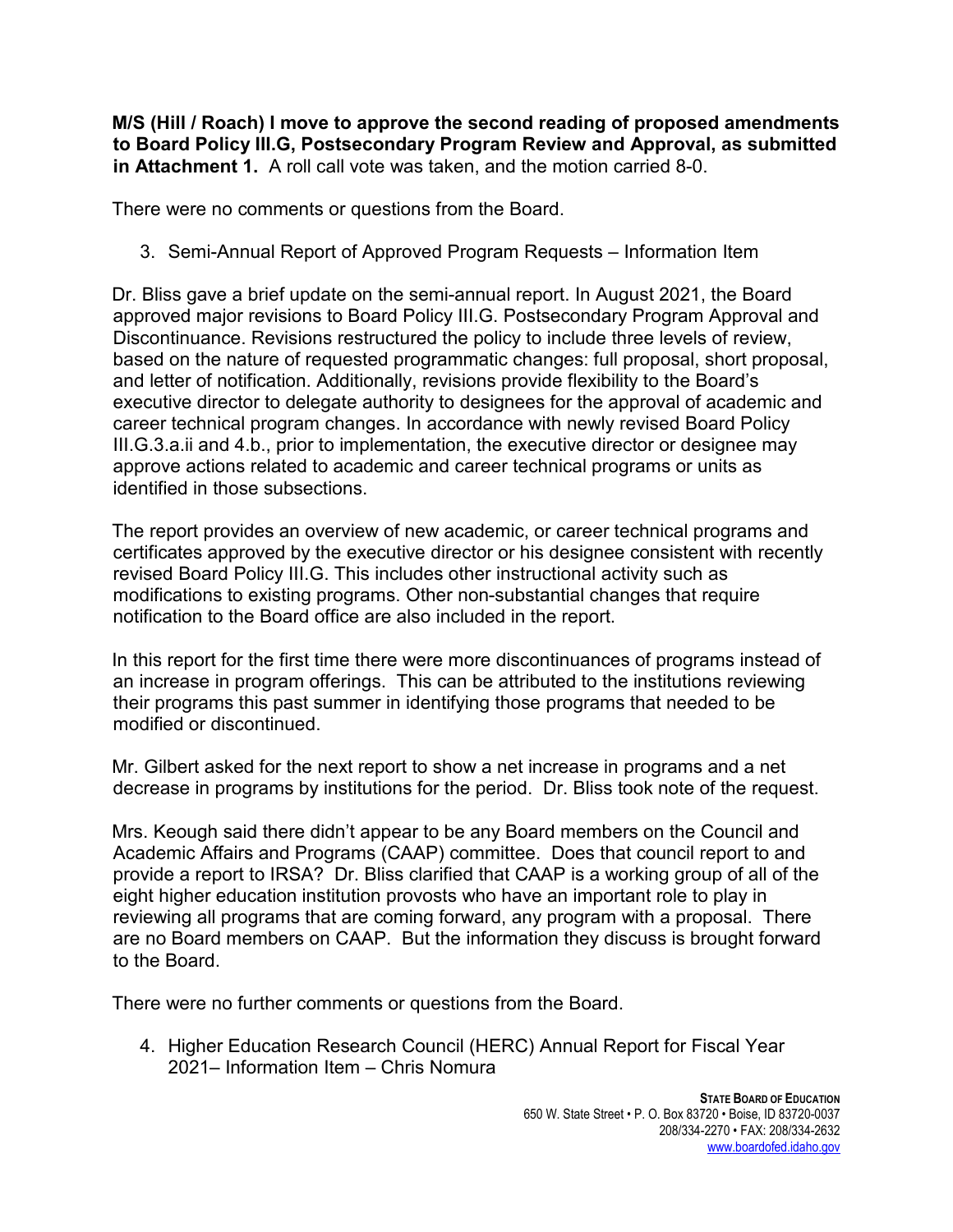Dr. Christopher Nomura, Vice President, Research and Economic Development Officer, University of Idaho, gave HERCs annual report.

- $\div$  HERCs mission is to strengthen the research capabilities at Idaho's public, fouryear institutions and contribute to the economic development of the state of Idaho.
- $\div$  Funding for this program comes from multiple places including the federal government, Idaho Commerce program, I-Corp program and through to angel investors and venture capitalists.
- $\div$  HERC has invested just under \$12.5 million in eight major projects in Idaho since 2016. These programs then resulted in:
	- o \$52.5 million in external funding being received
	- o Four hundred and fifty students involved in research projects
	- o Three hundred forty-five jobs created in Idaho
	- o Two hundred five peer reviewed scientific articles published
	- o Twelve patents awarded or pending
	- o Four companies launched in Idaho
- $\div$  HERC membership is composed of members from higher education and industry leaders in various fields.
- $\div$  HERCs budget allocation is just under \$4 million.
- Research Infrastructure funding is to support science, engineering, and other research infrastructure. FY21 budget was \$872,100 and it funded research at all four Idaho universities.
- Undergraduate Research budget was just under \$200,000 and in FY21 supported forty-four student research projects.
- FY 21 budget also funded a two-day Idaho Conference on Undergraduate Research in July, and 189 students were able to participate.
- The Idaho Global Entrepreneurial Mission Fund (IGEM) is a competitive grant program used as seed funding for strengthening Idaho's future by strategically investing in the development of expertise, products, and services which result in state economic growth. It gives 1-3 year grants up to \$700,000 per year and there were four active grants in FY21.

Dr. Hill said HERC funding has been relatively modest in the grand scheme of things, and they have achieved a lot with the funding. The return on this investment in education and research outcomes is important to note.

Dr. Clark asked when the last time funding was increased. Ms. Bent said the last time the funding was increased was in 2018. Funding was increased specifically for the IGEM dollars. Dr. Clark since the return on investment is so great perhaps this item should be made a priority for the next budget cycle.

There were no further comments or questions from the Board.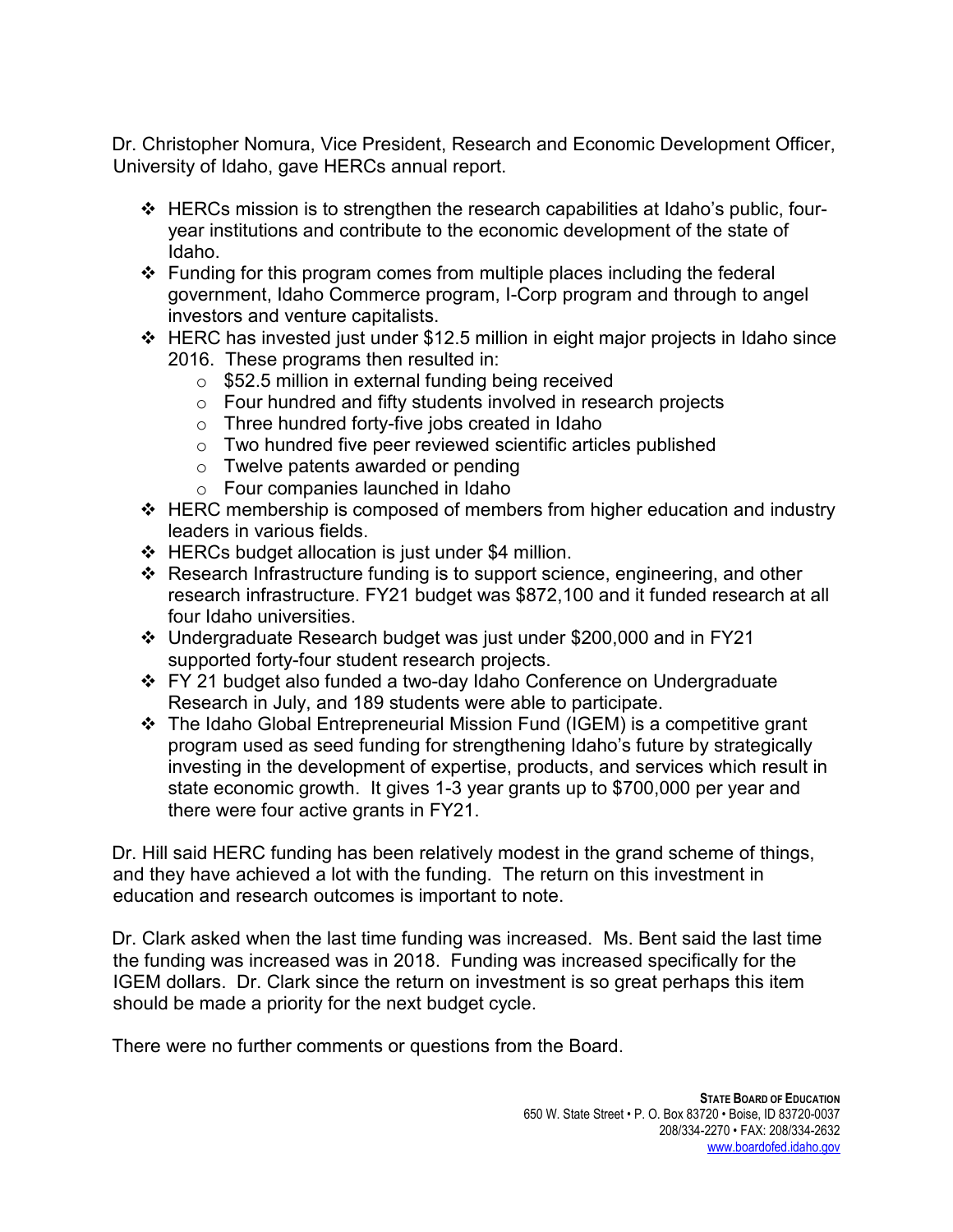5. Postsecondary Student Experience Survey Report – Information Item

Dr. Bliss reviewed the outcomes from the Student Experience Survey. During the 2021 Idaho legislative session, allegations were made that some students at Idaho's public postsecondary institutions are being treated negatively because of their personal beliefs and viewpoints. To determine if there is merit to these serious allegations, the Office of the State Board of Education conducted a research study in November 2021 that included a survey of the more than 54,000 students at Idaho's eight public institutions.

The survey included questions that asked students if they feel valued, respected, and like they belong at their institutions. It also asked students if they have experienced pressure to affirm or accept beliefs they find offensive, or if they have been shamed or bullied for sharing their personal viewpoints and perspectives. Students who indicated any degree of pressure or shaming/bullying were given an opportunity to identify, generally, from whom they experienced this treatment (faculty, other students, administrators, etc.). Students were also given an opportunity to provide demographic information, including age, gender, ethnicity, class status (freshman, sophomore, etc.), and political ideology. All questions on the survey were optional to allow maximum freedom and discretion in providing responses.

Eight thousand, nine hundred eighty-nine students completed the survey, for a total overall response rate of 16.4%. College of Southern Idaho had the lowest response rate (8.9%) and Idaho State University had the highest response rate (24%). All responses to the survey were completely anonymized to protect student privacy. The Board office did not collect data about which students responded or did not respond, nor can the office connect any specific response to any specific student.

The preliminary results of this survey were presented to the Board on December 15, 2021. The Board directed staff to develop a full report of the results. Staff have created an interactive dashboard, with explanatory language, and full datasets made available to the public. Data have been aggregated or masked to ensure student privacy and confidentiality where cell sizes were smaller than five (5) students. The dashboard can be accessed at<https://dashboard.boardofed.idaho.gov/StudentExperienceSurvey.html>

Dr. Bliss asked the Board for their recommendations for actions based on the data presented.

Mrs. Roach said this tool has been helpful in answering questions about the climate at the universities, and the colleges and universities have shared that they also do their own climate surveys.

Mr. Gilbert said the Board should not be prescribing action based on the data. He voiced his belief that the data should be sent to the schools so they could address the student concerns, since each campus' demographics are unique to each campus.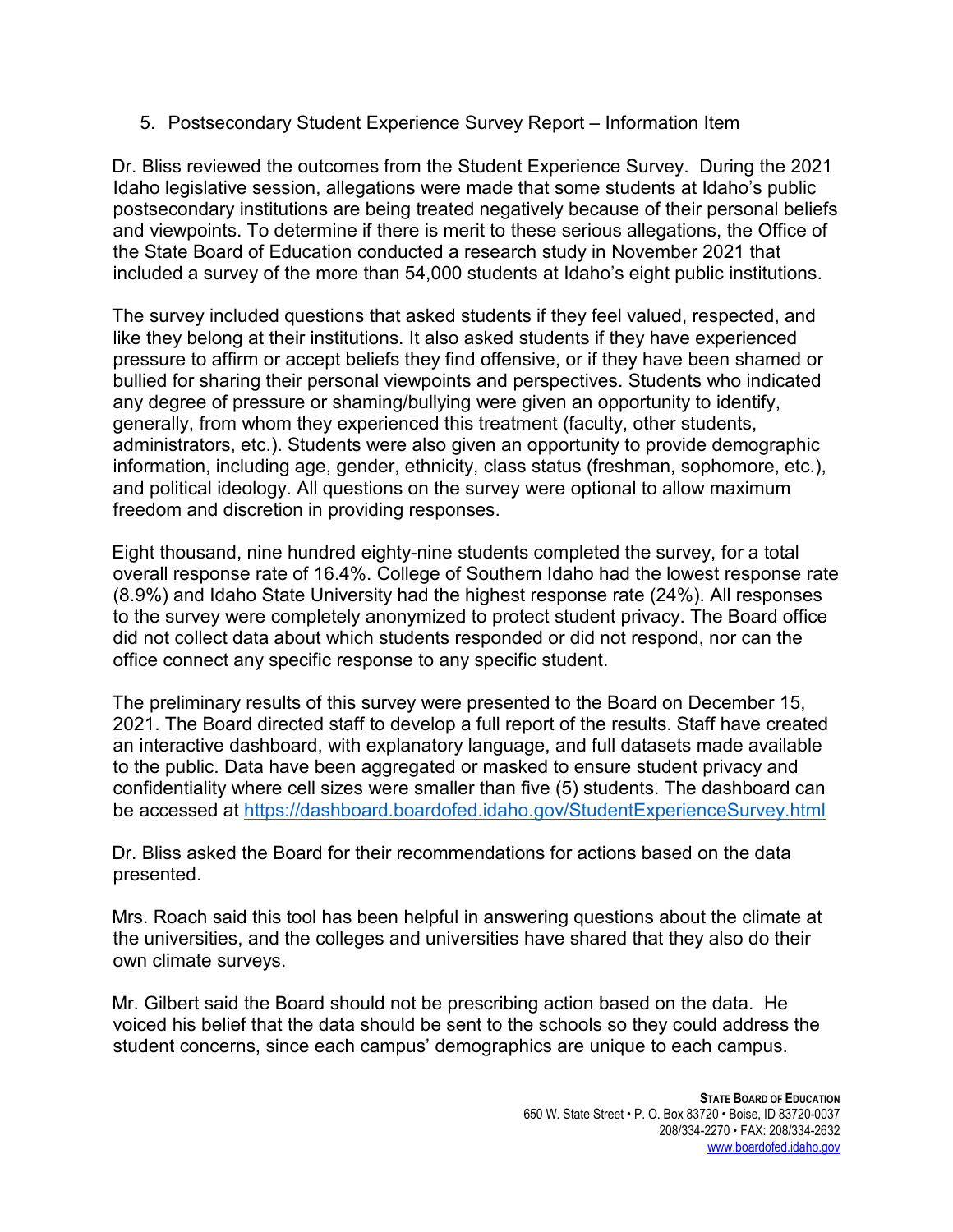Dr. Clark said the Boards response will come over time if the institutions are not improving in areas. They need the opportunity to take the data and to plan for how they are going to address the issues raised.

There were no further comments or questions from the Board.

At this time the Board recessed for 10 minutes returning at 3:00 p.m. (MT)

## **STATE DEPARTMENT OF EDUCATION (SDE)**

1. Developments in K-12 Education—Information Item

Superintendent Ybarra gave her K-12 update. She said due to the latest COVID-19 surge there have some short-term school closures. There are currently 11 of the 662 schools in Idaho reporting that they are still in some sort of hybrid mode. These schools self-report.

Some of the creative ways schools are dealing with teacher shortages include.

- The Lakeland School District is hiring student teachers as long-term subs and then offering them a contract to return. This idea has a lot of support and perhaps will become future legislation.
- Some schools are using the substitute funds awarded by the Governor to hire full-time subs.
- Some schools are hiring COVID-19 coordinators to help deal with the issues.
- $\cdot$  No professional development days are being allowed until the pandemic is more under control.

Legislative Update

- $\cdot$  The Superintendent wanted to voice her support for the dyslexia legislation that is before the Legislature.
- SCR 115 is the civics legislation co-sponsored by the Superintendent. Idaho's civics standards are currently embedded in the state's social studies standards. Separating and enhancing the standards, will highlight the importance of civic education and what we want students to know and be able to do with that education.
- $\div$  SDE will be holding a webinar to discuss HB443 and HB652 on Tuesday, February  $22<sup>nd</sup>$  at 3:30 p.m. to answer questions.
- The office of performance evaluations reports on school facilities and deferred maintenance issues. HB512 concerns districts that will not be able to place a failed bond measure on the next election ballot for 11 months.
- $\div$  Happy to hear that the Legislature was planning to approve the \$1,000 teacher bonus and also an increase in salary for the classified staff.
- $\cdot$  Budget setting for public schools is set for March 7, 2022.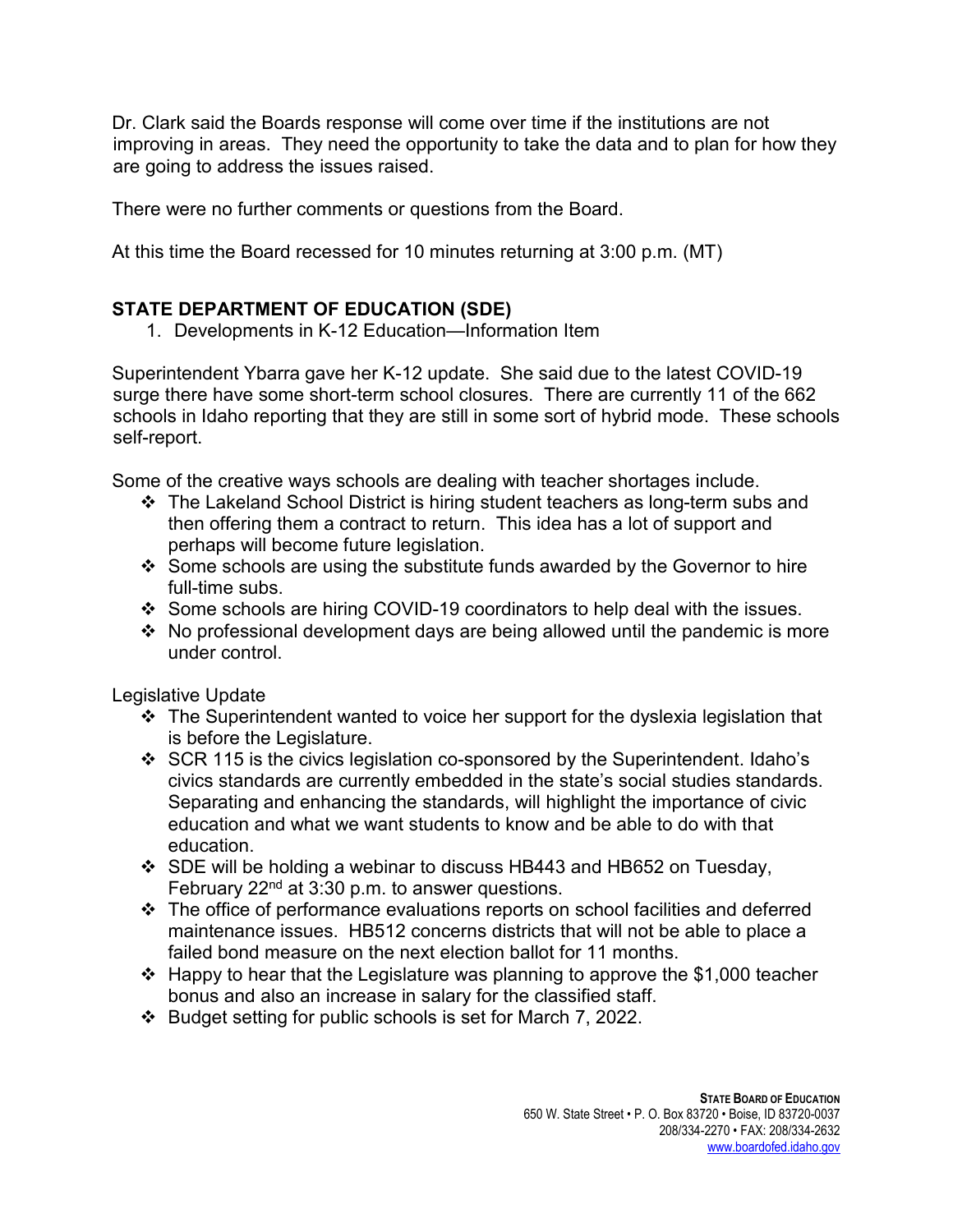$\cdot \cdot$  The post-legislative tour is tentatively planned for April 11, 13, 14, 19, and 20, 2022. This is where the Superintendent visits with school districts and explains how new legislation might affect them.

ESSA Consolidated State Plan Amendment update

 Just a reminder that the Board will need to vote on the amendment. One of the other changes coming is the way we identify schools that need support using some methodology revisions and then terminology of how they exit that status.

Board President Liebich said he was concerned about what happened recently in the Nampa school district and the loss of their superintendent. Superintendent Ybarra said the election in May will be the real indicator of what the citizens of Idaho want as far as the direction for education. The recent survey from Rise shows that the public wants more emphasis on career technical education and less on college prep and many fully believe that CRT is being taught in schools and they want more parental involvement. The pandemic made parents feel that they want to reengage with their student's education.

There were no further comments or questions from the Board.

2. Federal Coronavirus Relief K-12 Funding Update – Action Item

The scope and workload concerning the ESSER funds has changed. On January 4, 2022, the U.S. Department of Education changed the requirements for reporting, and they further expect SDE to use a data management tool that does not interface with the current tool being used. In addition, the monitoring of these funds is massive. There is a lot of in-person review that must be done in every district to physically see the data and to provide them with the technical help they will need. The first reporting requirement is due in March of this year. SDE is now asking for additional funding to be able to pay the personnel to get this data submitted.

## **BOARD ACTION**

**M/S (Ybarra / Clark) I move to authorize the State Department of Education to expend an amount not to exceed \$2,200,660 for ARPA ESSER administrative costs including ESSER program coordination, monitoring and reporting; and to revise the Board's January 6, 2022, allocation to reduce the allocation for ISEE enhancements by \$1,600,000.** A roll call vote was taken, and the motion carried 8-0.

Matt Freeman, Executive Director, Idaho State Board of Education, made a clarifying statement. When Board member Hill made a motion earlier today to revise the agenda this was the agenda item he was referencing. This agenda item went from an information item to an action item and the Board needs to vote on it.

There were no further comments or questions from the Board.